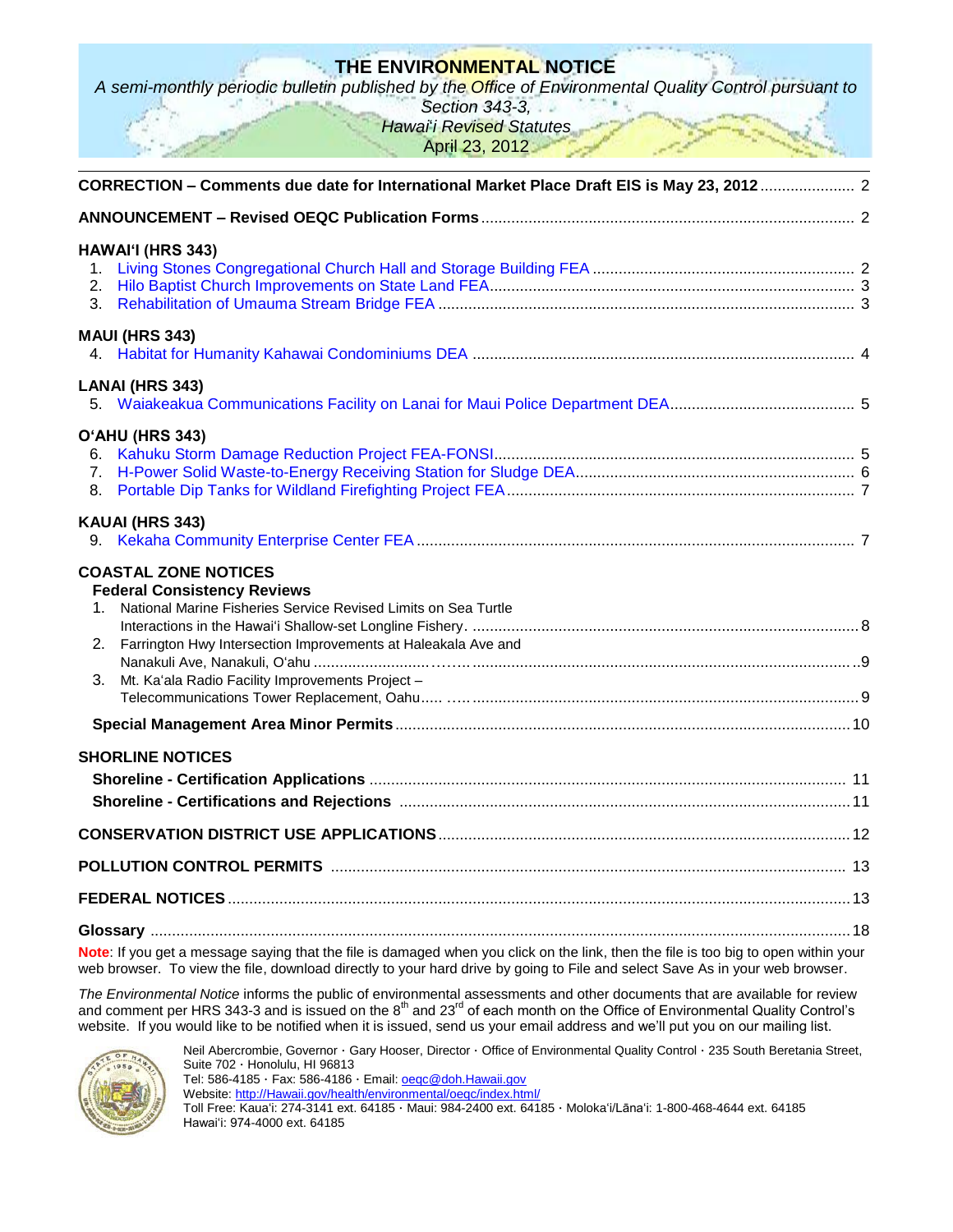# **CORRECTION**

#### **[International Market Place Revitalization Project Draft EIS](http://oeqc.doh.hawaii.gov/Shared%20Documents/EA_and_EIS_Online_Library/Oahu/2010s/2012-04-08-DEIS-International-Market-Place-Revitalization.pdf)**

In the [April 8, 2012 issue of The Environmental Notice,](http://oeqc.doh.hawaii.gov/Shared%20Documents/Environmental_Notice/current_issue.pdf) page 4, OEQC inadvertently made an error in listing the comments due date for the International Market Place Revitalization Project Daft EIS as May 8, 2012. **The statutory 45-day public review and comments for this project are due on Tuesday, May 23, 2012.**

### **ANNOUNCEMENT**

The OEQC Publication Forms have been revised to reflect the published information in The Environmental Notice. OEQC advices all agencies, applicants and consultants to use the project appropriate publication form from the [Environmental Assessment Preparation Toolkit](http://oeqc.doh.hawaii.gov/Shared%20Documents/Forms/AllItems.aspx?RootFolder=%2fShared%20Documents%2fEnvironmental%5fAssessment%5fPrepKit&View=%7bC0C5C897%2d3066%2d4821%2d864E%2d36FB3D77F5D5%7d) to submit your projects to OEQC for publication.

### **HAWAI'I (HRS 343)**

### **1. [Living Stones Congregational Church Hall and Storage Building](http://oeqc.doh.hawaii.gov/Shared%20Documents/EA_and_EIS_Online_Library/Hawaii/2010s/2012-04-23-FEA-Living-Stones-Congregational-Church-Hall-and-Storage.pdf) [FEA-FONSI](http://oeqc.doh.hawaii.gov/Shared%20Documents/EA_and_EIS_Online_Library/Hawaii/2010s/2012-04-23-FEA-Living-Stones-Congregational-Church-Hall-and-Storage.pdf)**

| Island:<br><b>District:</b><br>TMK:<br><b>Permits:</b><br><b>Applicant:</b> | Hawaiʻi<br>North Kona<br>(3) 7-6-16:033<br>SMA (Minor) Permit, Plan Approval, Building Permits<br>Living Stones Congregational Church (Hawai'i Conference |                                     |
|-----------------------------------------------------------------------------|-----------------------------------------------------------------------------------------------------------------------------------------------------------|-------------------------------------|
|                                                                             | Foundation), 78-7021 Kewalo Street, Kailua- Kona, Hawai'i<br>96740. Contact: Brian R. Cook                                                                | Na'alehu<br><b>ISLAND OF HAWAII</b> |
| <b>Approving</b>                                                            |                                                                                                                                                           |                                     |
| Agency:                                                                     | Department of Land and Natural Resources, 75 Aupuni Street, Room 204, Hilo, Hawai'i<br>96720. Contact: Gordon C. Heit, (808) 974-6203                     |                                     |
| <b>Consultant:</b>                                                          | J M. Leonard Planning, LLC., 1100 Ainalako Road, Hilo, Hawai'i 96720. Contact: James<br>M. Leonard, (808) 896-3459                                        |                                     |
|                                                                             |                                                                                                                                                           |                                     |

**PROJECT LLOCATION** 

**Status:** Finding of No Significant Impact (FONSI) Determination

The Living Stones Congregational Church (Church) intends to reconstruct and expand a previously existing storage and restroom building. The project site is located along Aliʻi Drive in Kailua-Kona, just south of Royal Poinciana Drive. When completed, this structure will be 16 feet in height and encompass approximately 1,152 square feet. The proposed structure is designed to be similar in character to the adjacent Church through the use of similar construction, materials, and colors. The building will be used for a meeting hall/Sunday school and storage facility for the Church and the restrooms will be upgraded to be ADA compliant. The site is listed on the State's Register of Historic Places (Site No. 310-37-7234). The area of the proposed structure has previously been disturbed and no significant biological resources would be impacted. While there are significant archeological features and burials on the property, all are removed from the building site and none will be affected by the proposed building construction. Additionally, in that the proposed improvements are intended to improve and accommodate existing uses on the property, it is not expected to generate additional traffic to the site. The planned structure could be deemed as presenting a potential visual impact to the surrounding area, including nearby condominium projects. The design of the structure has been altered to lower the roof height and thus minimize potential visual impacts when viewed from surrounding buildings. In that the structure is located in the same location and will be no higher than the prior structure, any visual impacts are expected to be negligible.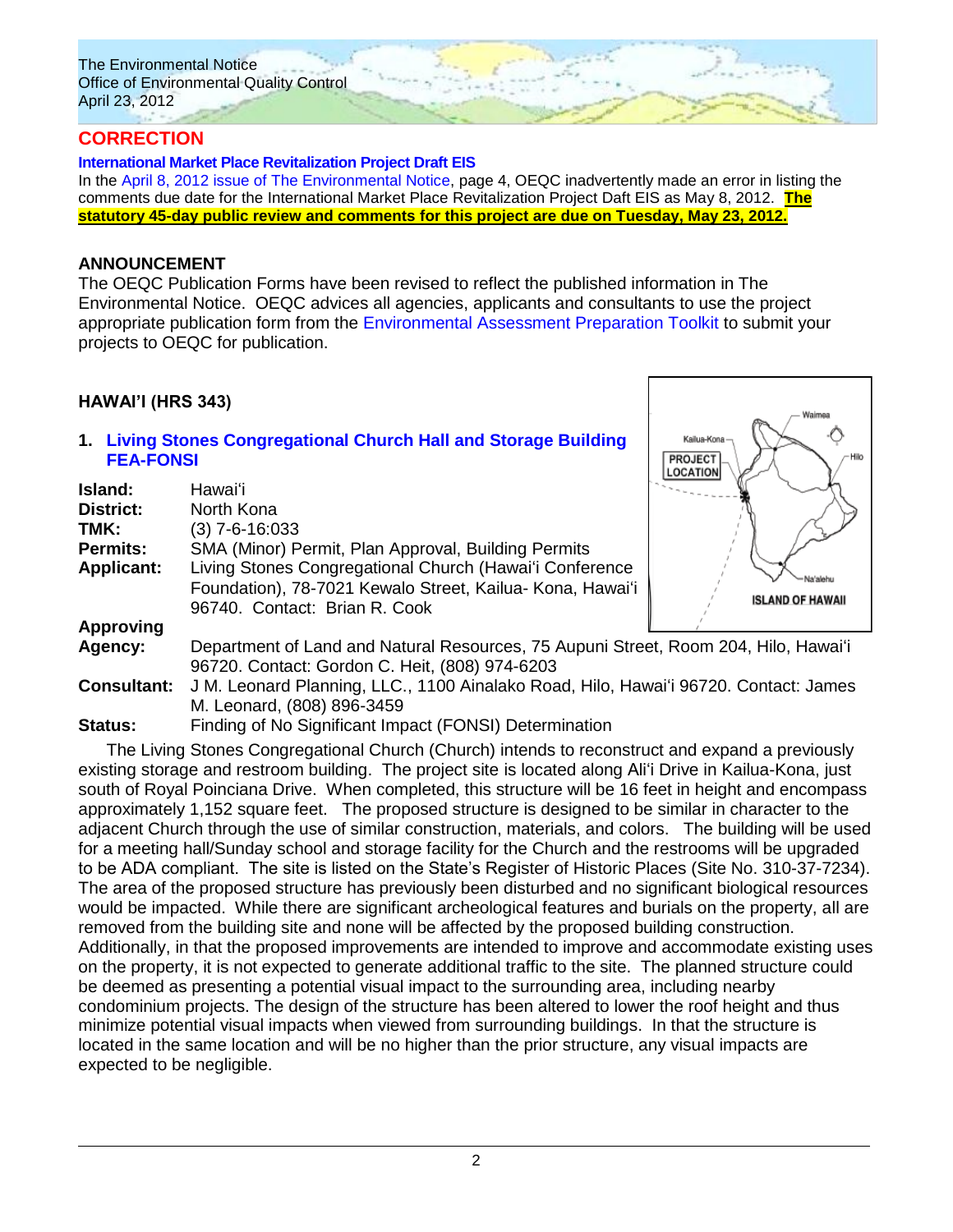## **2. [Hilo Baptist Church Improvements on State Land FEA-FONSI](http://oeqc.doh.hawaii.gov/Shared%20Documents/EA_and_EIS_Online_Library/Hawaii/2010s/2012-04-23-FEA-Hilo-Baptist-Church.pdf)**

| <b>Island:</b>     | Hawaiʻi                                                              |                               |
|--------------------|----------------------------------------------------------------------|-------------------------------|
| <b>District:</b>   | South Hilo                                                           |                               |
| TMK:               | (3rd) 2-4-056:027                                                    |                               |
| <b>Permits:</b>    | Approval of Plans by BLNR                                            | Kal                           |
| <b>Applicant:</b>  | Hilo Baptist Church. 600 West Lanikaula Street. Hilo,                | Kailua Kona C<br>aluu-Keauhou |
|                    | Hawai'i 96720 c/o Ron Terry, (808) 969-7090                          |                               |
| <b>Approving</b>   |                                                                      |                               |
| Agency:            | Hawai'i State Department of Land and Natural Resources,              |                               |
|                    | 75 Aupuni Street, Room 204, Hilo, HI 96720.                          |                               |
|                    | Contact: Wesley Matsunaga, (808) 974-6203                            |                               |
| <b>Consultant:</b> | Geometrician Associates, PO Box 396, Hilo, HI 96721. Contact: Ron Te |                               |
| Statue             | Einding of No Significant Impact (EONSI) Determination               |                               |



**Consultant:** Geometrician Associates, PO Box 396, Hilo, HI 96721. Contact: Ron Terry, (808) 969-7090 **Finding of No Significant Impact (FONSI) I** 

Hilo Baptist Church leases a 2.916-acre State of Hawai'i property in Hilo on Lanikaula Street, across from the University of Hawai'i at Hilo. Structures currently consist of an approximately 2,535-square foot (sf) church building that was built in 1988, as well as 30 parking stalls. The church requires additional space in order to better meet the needs of its growing congregation and community mission. The church plans to build new structures totaling 2,350 sf of additional enclosed space for classrooms, storage, restrooms and a kitchen for church use only, as well as a 1,680-sf covered lanai. In addition, 60 new standard parking stalls, two new van-accessible ADA stalls, and two standard ADA stalls would be constructed. No impacts to any natural or cultural resources would occur, as the area has been completely graded for church uses and no sensitive resources are on or near the site. Traffic impacts during construction can be avoided by scheduling, and permanent traffic impacts are unlikely because peak use is on Sunday, when adjacent street traffic is minimal. Mitigation would include best management practices during construction to avoid erosion and sedimentation, a grease interceptor for the kitchen and precautionary conditions related to inadvertent finds of cultural materials.

### **3. [Rehabilitation of Umauma Stream Bridge](http://oeqc.doh.hawaii.gov/Shared%20Documents/EA_and_EIS_Online_Library/Hawaii/2010s/2012-04-23-FEA-Umauma-Bridge-Rehabilitation-Project.pdf) FEA-FONSI**

| Island:          | Hawaiʻi                                                                                                                                                                                                                                                                                                                                                                                                  |  |
|------------------|----------------------------------------------------------------------------------------------------------------------------------------------------------------------------------------------------------------------------------------------------------------------------------------------------------------------------------------------------------------------------------------------------------|--|
| <b>District:</b> | North Hilo                                                                                                                                                                                                                                                                                                                                                                                               |  |
| TMK:             | $(3)$ 3-1-01:15                                                                                                                                                                                                                                                                                                                                                                                          |  |
| <b>Permits:</b>  | Office of Planning, Coastal Zone Management Consistency<br>Certification; Department of Health (DOH), Section 401,<br>Clean Water Act, Water Quality Certification; DOH Noise<br>Permit; DOH Noise Variance; Hawai'i Commission on<br>Water Resources, Stream Channel Alteration Permit;<br>County of Hawai'i, Grading and Grubbing construction<br>permits; Army Corps of Engineers, Department of Army |  |
|                  | Permit, Section 404, Clean Water Act, Nationwide Permit                                                                                                                                                                                                                                                                                                                                                  |  |
|                  | <b>Proposing/Determination</b>                                                                                                                                                                                                                                                                                                                                                                           |  |



### **Agency:** State of Hawai'i, Department of Transportation, Highways Division, 601 Kamokila Boulevard, Room 688, Kapolei, Hawai'i 96707. Contact: Eddie Chiu, 808-692-7547 **Consultant:** Bow Engineering & Development, Inc., 1953 S. Beretania Street, Honolulu, Hawaiʻi 96826 **Status:** Finding of No Significant Impact (FONSI) Determination

The State of Hawai'i, Department of Transportation, Highways Division (DOT), with funding assistance from the Federal Highway Administration (FHWA), plans to construct bridge widening and structural rehabilitation of the existing historic Umauma Bridge. Improvements include construction of concrete support columns to be placed within and adjacent to the existing steel support towers, widening of the bridge deck and roadway shoulders, and construction of a new concrete railing. The identified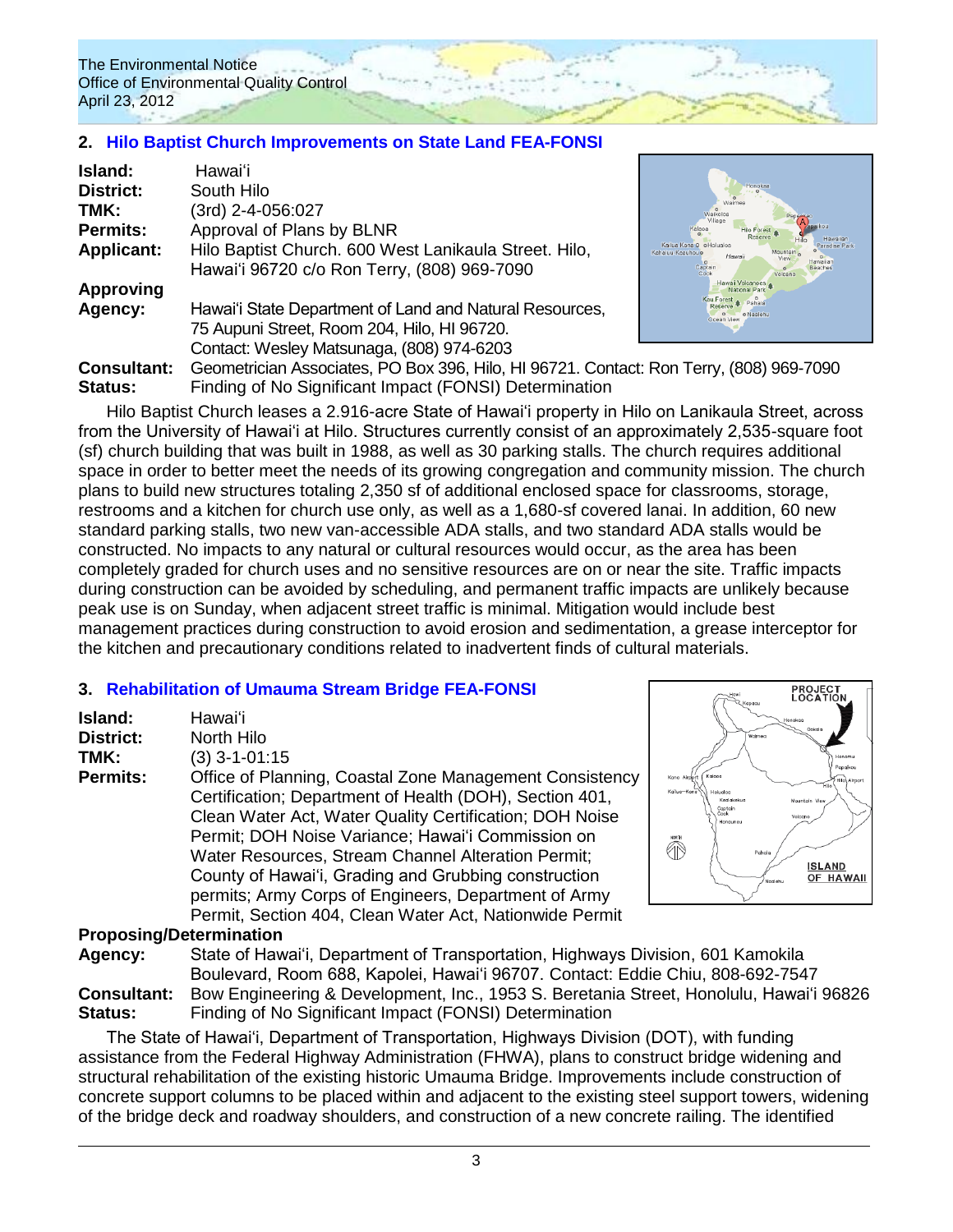objectives of the project are to rehabilitate the deteriorating, steel framed Umauma Bridge while satisfying State Historic Preservation historical requirements, and to bring the bridge roadway in compliance with FHWA regulations and current safety standards.

The project site is located on the Hawai'i Belt Road (Highway No. 19) at approximately milepost 16.02 in the North Hilo District, Hawaiʻi Island. The Umauma Stream Bridge carries the Hawai'i Belt Road over Umauma Stream, along the Hāmākua Coast. The bridge is located entirely within the State right-ofway.

Construction activities would have a short-term effect on air quality, water quality, traffic, and ambient noise levels. Compliance with applicable State Department of Health Rules, site-specific BMPs, and mitigation measures contained in the EA would minimize potential impacts from construction. No significant long-term environmental impacts would occur from construction and operation of the proposed project.

## **MAUI (HRS 343)**

## **4. [Habitat for Humanity Kahawai Condominiums DEA-AFONSI](http://oeqc.doh.hawaii.gov/Shared%20Documents/EA_and_EIS_Online_Library/Maui/2010s/2012-04-23-DEA-Habitat-for-Humanity-Kahawai-Condominiums-in-Wailuku.pdf)**

| Island:            | Maui                                                                                                                                                                |
|--------------------|---------------------------------------------------------------------------------------------------------------------------------------------------------------------|
| District:          | Wailuku                                                                                                                                                             |
| TMK:               | $(2)$ 3-4-033:002                                                                                                                                                   |
| Permits:           | Maui Redevelopment Agency Approval, NPDES,<br><b>Collectoral desa</b><br><b>Construction Permits</b>                                                                |
| <b>Applicant:</b>  | Habitat for Humanity Maui, Inc., 970 Lower Main Street, Wailuku, Hawai'i 96793. Contact:<br>Sherri Dodson, (808) 224-2015                                           |
| <b>Approving</b>   |                                                                                                                                                                     |
| Agency:            | Department of Housing and Human Concerns, One Main Plaza, 2200 Main Street, Suite<br>546, Wailuku, Hawai'i 96793. Contact: JoAnn T. Ridao, Director. (808) 270-7805 |
| <b>Consultant:</b> | Munekiyo & Hiraga, Inc., 305 High Street, Suite 104, Wailuku, Hawai'i 96793.<br>Contact: Colleen Suyama, (808) 244-2015.                                            |
| <b>Status:</b>     | Statutory 30-day public review and comment period starts; comments are due on May 23,<br>2012. Send comments to the Applicant, Consultant and Approving Agency      |

Habitat for Humanity Maui, Inc. proposes to develop the 16 unit, three-story Hale Kahawai Condominium to be located at 2024 Kahawai Street in Wailuku, Maui. The three-story building will be comprised of two (2) stories of condominium units over ground floor parking for 20 vehicles. Access to the condominium complex will be provided via Kahawai Street at the property's southern boundary.

The proposed project will include 12 one-bedroom/one-bathroom units and four (4) two-bedroom/ one- bathroom units. The units will range from 595 sq. ft. for a one-bedroom unit to 874 sq. ft. for a twobedroom unit. Each one-bedroom unit will have one (1) parking space while the two-bedroom units will have two (2) parking spaces. One (1) space will be reserved for handicap parking.

Proposed site improvements include grading and utilities installation of onsite water, sewer, and drainage systems. The onsite drainage system will consist of catch basins and underground drain lines leading to an onsite subsurface drainage system located beneath the paved parking. Electrical, telephone, and cable utility systems will be installed from the existing overhead facilities servicing the project area.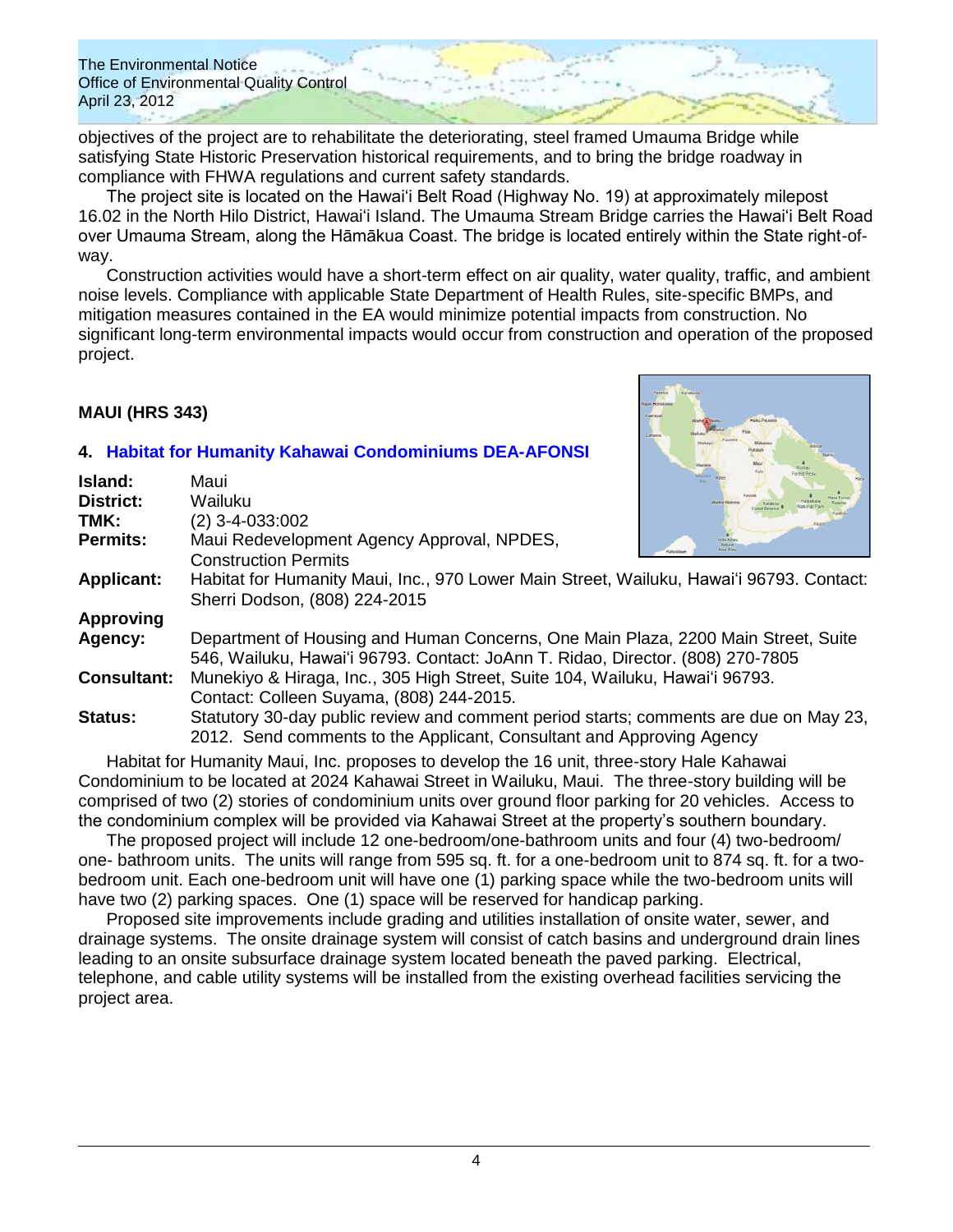# **LĀNAʻI (HRS 343)**

### **5. [Waiakeakua Communications Facility](http://oeqc.doh.hawaii.gov/Shared%20Documents/EA_and_EIS_Online_Library/Lanai/2010s/2012-04-23-DEA-Waiakeakua-Communications-Facility-Lanai-For-Maui-Police-Department.pdf) on Lanai for the Maui [Police Department DEA](http://oeqc.doh.hawaii.gov/Shared%20Documents/EA_and_EIS_Online_Library/Lanai/2010s/2012-04-23-DEA-Waiakeakua-Communications-Facility-Lanai-For-Maui-Police-Department.pdf)**

| Island:            | Lānaʻi                                                                               |            |
|--------------------|--------------------------------------------------------------------------------------|------------|
| <b>District:</b>   | Lānaʻi                                                                               |            |
|                    |                                                                                      |            |
| TMK:               | $(2)$ 4-9-002:001 (por.)                                                             | Kaumalapau |
| <b>Permits:</b>    | State of Hawai'i, Conservation District Use Permit,                                  | Pacific    |
|                    | National Pollutant Discharge Elimination Permit, as                                  |            |
|                    | applicable, Noise Permit, as applicable                                              |            |
| <b>Applicant:</b>  | County of Maui Police Department 55 Mahalani Street,                                 |            |
|                    | Wailuku, Hawai'i, 96793. Contact: Captain Jeffery Amaral (808) 244-6445              |            |
| <b>Approving</b>   |                                                                                      |            |
| Agency:            | Office of Conservation and Coastal Lands, Department of Land and Natural Resources,  |            |
|                    | Kalanimoku Building, 1151 Punchbowl Street, Room 131, Honolulu, Hawai'i 96813.       |            |
|                    | Contact: Samuel J. Lemmo, (808) 587-0377                                             |            |
|                    |                                                                                      |            |
| <b>Consultant:</b> | Munekiyo & Hiraga, Inc., 305 High Street, Suite 105, Wailuku, Hawai'i 96793.         |            |
|                    | Contact: Neal Dixon, (808) 244-2015                                                  |            |
| <b>Status:</b>     | Statutory 30-day public review and comment period starts; comments are due on May 23 |            |
|                    | 2012. Send comments to the Applicant, Consultant and Approving Agency                |            |

The Maui Police Department (MPD) proposes a communications facility to be located off of Munro Trail on the southern ridge of Mt. Lanaihale, Lānaʻi. The facility site and access driveway will be approximately 8,500 sq ft and will include a single-storey radio equipment building that will house radioequipment, batteries, and an emergency generator, an above-ground fuel tank, and a 4-leg 100-ft selfsupporting steel lattice tower with a waveguide bridge that connects the antennas to the equipment building. Related electrical improvements include the installation of new transformers atop small concrete pads, an electric-meter, and approximately 350 linear feet of buried conduit.

The proposed facility will enhance MPD's communications network, most critically by establishing direct line of sight microwave transmission with the MPD Lanai City Station. The network carries County data and voice transmission, including emergency calls to the 911 dispatch in Wailuku, Maui. Additionally, the facility will be equipped with land-mobile radio, which is used to communicate with first responder agencies and emergency vehicles.

## **OʻAHU (HRS 343)**

## **6. [Kahuku Storm Damage Reduction Project](http://oeqc.doh.hawaii.gov/Shared%20Documents/EA_and_EIS_Online_Library/Oahu/2010s/2012-04-23-FEA-Kahuku-Storm-Reduction-Project.pdf) FEA-FONSI**

|                  |                                                                                    | $-0.01141$<br>Makaha Wajanae                                                         |
|------------------|------------------------------------------------------------------------------------|--------------------------------------------------------------------------------------|
| Island:          | Oʻahu.                                                                             |                                                                                      |
| <b>District:</b> | Kahuku                                                                             | Nanakuli<br>Vilage Park<br>Waipahu                                                   |
| TMK:             | 1-5-6-006:003, 009, 010, 011 (por), 015, and 025                                   | Waimanalo<br>Makakilo<br>Waimanak<br><b>Iroquois</b><br><b>Honolulu</b><br>Ewa Beach |
| <b>Permits:</b>  | National Pollutant Discharge Elimination System (NPDES)                            | Mamala Bay                                                                           |
|                  | Permit, Coastal Zone Management Act Determination,                                 |                                                                                      |
|                  | Special Management Area Permit, City and County of Honolulu Department of Planning |                                                                                      |
|                  | and Permitting Building Permit.                                                    |                                                                                      |
|                  | <b>Dranacina/Determination</b>                                                     |                                                                                      |

### **Proposing/Determination**

**Agency:** Hawaiʻi State Department of Education, Facilities Development Branch, Kalanimoku Bldg., Room 501, 1151 Punchbowl Street, Honolulu, HI 96813. Contact: Duane Kashiwai, (808) 586-0430. Co-Proponent: US Army Corps of Engineers, Civil and Public Works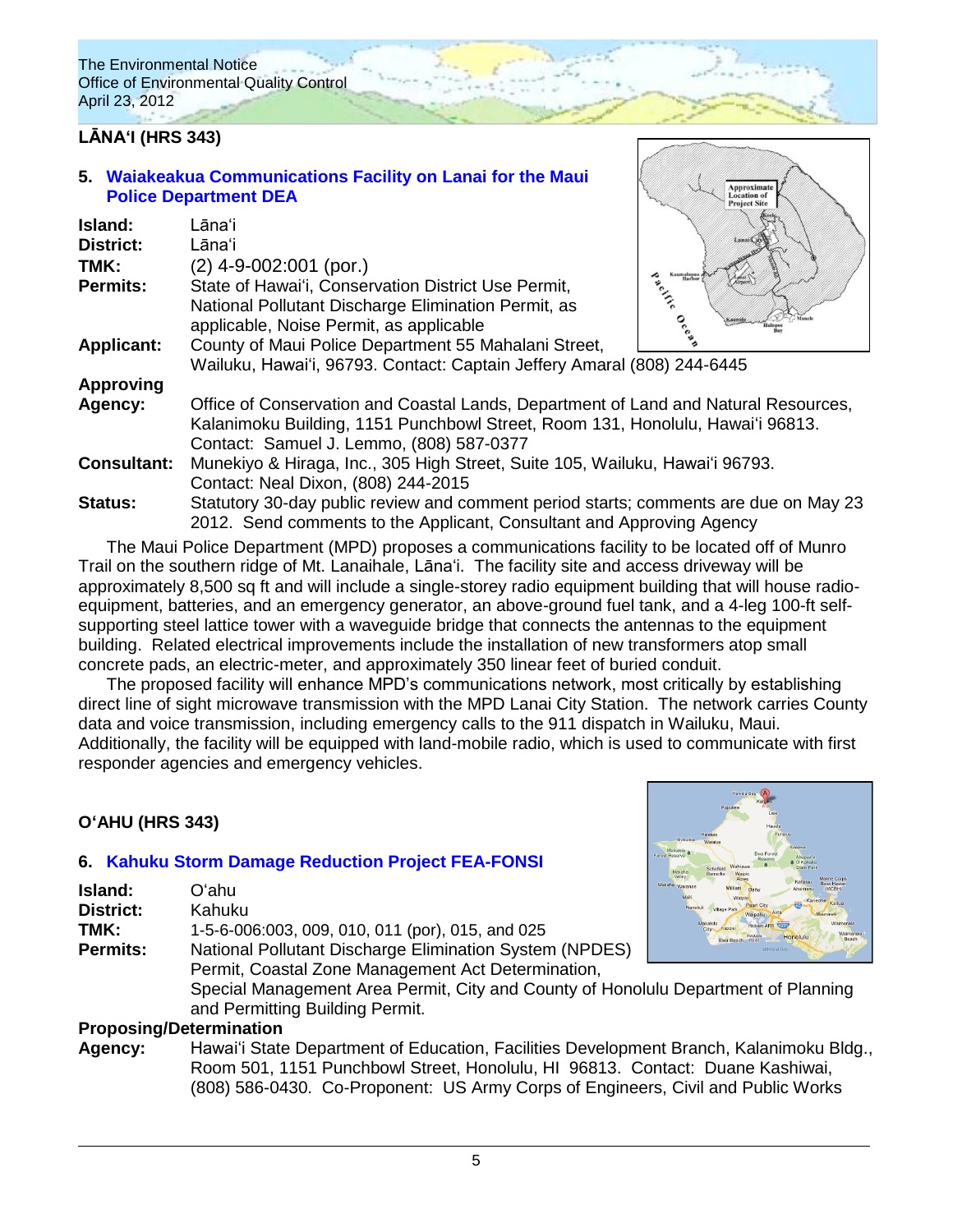Branch (CEPOH-PP-C), Building 230, Fort Shafter, HI 96858-5440. Contact: Mr. Milton Yoshimoto, (808) 438 -2250. **Consultant:** Environet, Inc. 650 Iwilei Road, Suite 204, Honolulu, HI 96817. Contact: Ms. Colette Sakoda, (808) 833-2225, Ext. 1004 **Status:** Finding of No Significant Impact (FONSI) Determination

Pursuant to the National Environmental Policy Act (NEPA) of 1969, as amended, and Chapter 343, Hawaiʻi Revised Statutes, as amended, the U.S. Army Corps of Engineers (USACE) on behalf of the Hawaiʻi State Department of Education (DOE), Facilities Development Branch and as co-proponent gives notice that a FONSI has been determined for the proposed action to implement stormwater mitigation measures at Kahuku High School, Oʻahu, Hawaiʻi. A Final Environmental Assessment is being issued following the public review of the Draft EA. The project is being proposed under the legislative authority of the Consolidated Appropriations Act, 2008 (Public Law 110-161), Division C, Section 112. The USACE was authorized to design an environmentally sound and feasible stormwater collection and drainage system for Kahuku High School at the request of the State of Hawaiʻi Department of Education. The proposed action would route on-campus stormwater runoff to underground storage units that would be placed under the athletic field. The proposed action would meet the purpose and need under the legislative authority and mitigate potential flood damage to facilities on campus.

### **7. [H-Power Waste to Energy Truck Receiving Station for Sewage](http://oeqc.doh.hawaii.gov/Shared%20Documents/EA_and_EIS_Online_Library/Oahu/2010s/2012-04-23-DEA-HPower-Waste-To-Energy-Receiving-Station.pdf)  [Sludge](http://oeqc.doh.hawaii.gov/Shared%20Documents/EA_and_EIS_Online_Library/Oahu/2010s/2012-04-23-DEA-HPower-Waste-To-Energy-Receiving-Station.pdf) DEA**

| Island:           | Oʻahu                                                                               |  |
|-------------------|-------------------------------------------------------------------------------------|--|
| District:         | 'Ewa                                                                                |  |
| TMK:              | 9-1-026-030 H-Power                                                                 |  |
| <b>Permits:</b>   | State Department of Health Solid Waste and Air Permits                              |  |
| <b>Applicant:</b> | ENV-Refuse-HPOWER, 91-174 Hanua St. Kapolei,                                        |  |
|                   | Hawai'i 96707. Contact: Stephen F. Langham, (808)                                   |  |
|                   | 768-5455                                                                            |  |
| <b>Approving</b>  |                                                                                     |  |
| Agency:           | City and County of Honolulu, Environmental Services Department (ENV), 1000 Uluohia  |  |
|                   | St., Suite 308 Kapolei, HI 96707. Contact: Timothy E. Steinberger, (808) 768-3468   |  |
| Status:           | Statutory 30-day public review and comment period starts: comments are due on May 2 |  |

berger, (808) 768-3468 comments are due on May 23 2012. Send comments to the Applicant and Approving Agency

The Solid Waste to Energy Truck Receiving Station for Sewage Sludge is proposed to provide the H-POWER Expansion Project the ability to accept and process dewatered sewage sludge for final disposal. The truck receiving station will be located on the H-POWER site and consists of a receiving bin, pumps, and distribution header for the transfer of sludge into the boiler at H-POWER Expansion.

The proposed action will comply with all permits that have been secured for the H-POWER Expansion Project. The project will not change emission requirements. And will employ the Maximum Achievable Control Technology (MACT compliance) as exists in the industry for control of air emissions and hazardous air pollutants required by the Clean Air Act. Odor control systems will be utilized to manage odors form the sludge receiving, storage and processing.

Traffic and roadway impacts will be minimal with only slightly increased traffic counts. There are no further impacts including cultural, noise, visual, socioeconomic, solid waste, energy, or human health that do not already exist.

Based on the significance criteria set forth in HAR, Title 11, Chapter 200, Environmental Impact Statement Rules, the proposed action is not anticipated to result in significant environmental impacts. In fact, the proposed action is anticipated to result in significant benefits, including increased landfill diversion and energy recovery.

The recommended preliminary determination for the proposed project is a Finding of No Significant Impact (FONSI).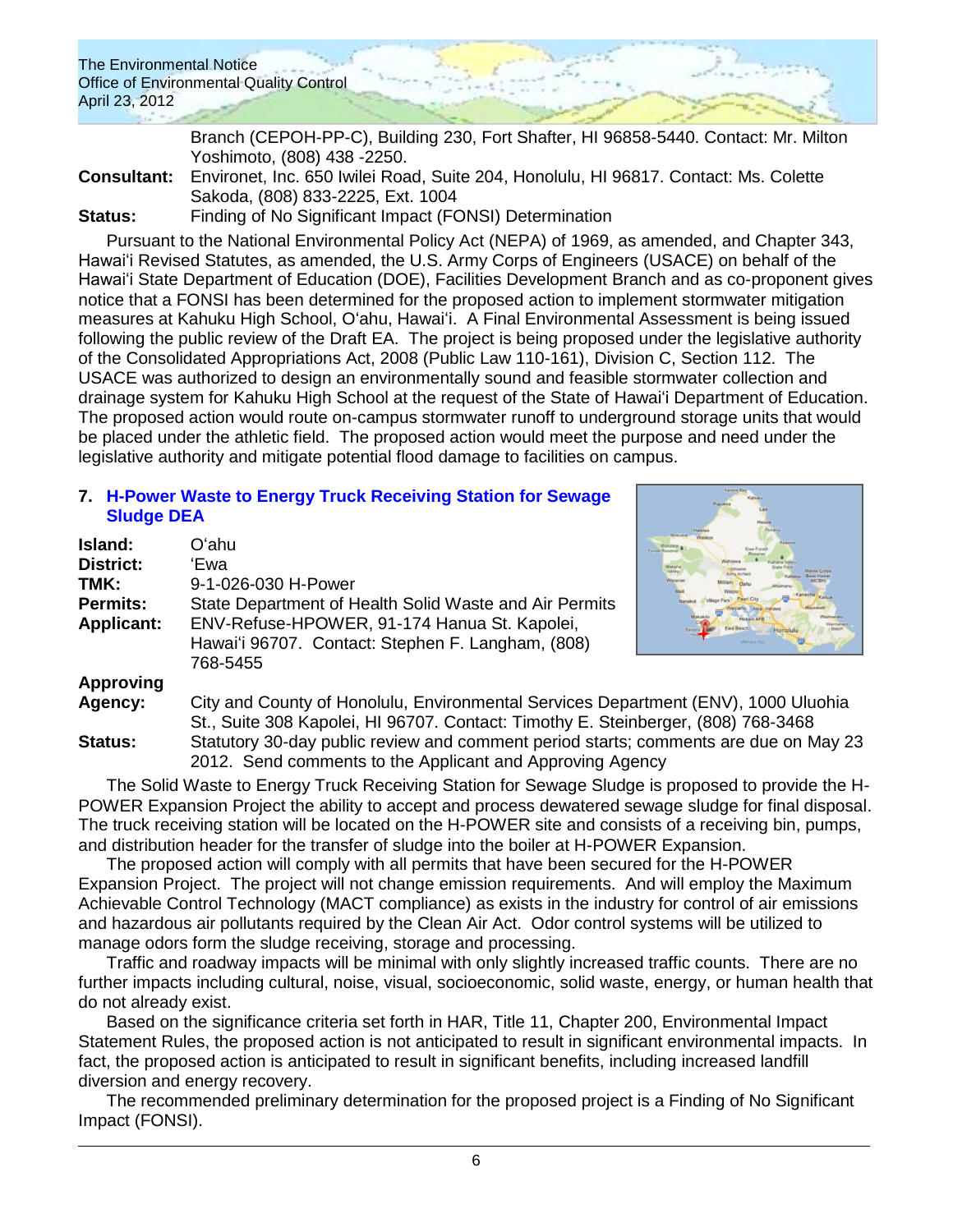### **8. [Portable Dip Tanks for Wildland Firefighting Project, Various](http://oeqc.doh.hawaii.gov/Shared%20Documents/EA_and_EIS_Online_Library/Oahu/2010s/2012-04-23-FEA-Portable-Tanks-for-Wildland-Firefighting-Various-Locations.pdf)  [Locations, Island of Oʻahu FEA-FONSI](http://oeqc.doh.hawaii.gov/Shared%20Documents/EA_and_EIS_Online_Library/Oahu/2010s/2012-04-23-FEA-Portable-Tanks-for-Wildland-Firefighting-Various-Locations.pdf)**

| Island:   | Oʻahu.                                                                         |
|-----------|--------------------------------------------------------------------------------|
| District: | Wai'anae and 'Ewa Districts (various locations)                                |
| TMK:      | 8-4-002: 11 (Makaha), 8-6-003: 075 (Lualualei), and 9-2-<br>003: 088 (Palehua) |

**Permits:** Noise Variance, National Pollutant Discharge Elimination System (NPDES) General Permits for Storm Water Associated with Construction Activities, Construction Dewatering, Hydrotesting Water,



Site Plan Approval for Makaha Site, Building Permit, Excavation Permit, Grading, Grubbing and Stockpiling Permit, Street Usage Permit.

## **Proposing/Determination**

- **Agency:** Board of Water Supply, City & County of Honolulu, 630 S. Beretania Street, Honolulu Hawaiʻi 96843. Contact: Mr. Rian Adachi, (808) 748-5943
- **Consultant:** Wilson Okamoto Corporation, 1907 South Beretania Street, Suite 400, Honolulu, Hawaiʻi 96813

**Status:** Finding of No Significant Impact (FONSI) Determination

The Board of Water Supply (BWS) is proposing to develop three wildland firefighting portable dip tank sites for the use by the Honolulu Fire Department (HFD). The sites are proposed in Makaha, Lualualei and Palehua on the island of Oʻahu.

The term "wildland fire" refers to any uncontrolled fire in combustible vegetation that occurs in the countryside or wilderness area. Such wildland fires regularly occur in seasonally dry areas throughout Oahu. Helicopters are often used by HFD to combat wildland fires. Buckets hanging below helicopters on long cables are used to transport and drop water onto fires in remote locations. The helicopter pilots fill the buckets by "dipping" them into water bodies such as the ocean, pond, open reservoir, or a portable dip tank.

BWS is proposing to develop three permanent wildland firefighting dip tank pad sites near areas prone to wildland fires. The dip tank sites will facilitate a quicker response time and more effective firefighting capability in the event of a wildland fire.

The size of the dip tank sites vary, but will include an emergency landing area for the helicopter, roadway access, water line extension for the water connection, and other accessory improvements. The 15-foot diameter, polypropylene bouywall dip tanks are collapsible, with 5-foot high walls providing an operational volume of approximately 3,000 gallons. The dip tanks require 20 foot by 20 foot (400 square feet) level, hard surface pad for its foundation. When dip tanks are not in use, they will be collapsed and stored off-site at HFD Facilities.

## **KAUAʻI (HRS 343)**

## **9. [Kekaha Community Enterprise Center](http://oeqc.doh.hawaii.gov/Shared%20Documents/EA_and_EIS_Online_Library/Kauai/2010s/2012-04-23-FEA-Kekaha-Community-Enterprise-Center.pdf) FEA-FONSI**

| Island:           | Kauaʻi                                                                                                                                                               |                     |
|-------------------|----------------------------------------------------------------------------------------------------------------------------------------------------------------------|---------------------|
| <b>District:</b>  | Waimea                                                                                                                                                               |                     |
| TMK:              | $(4)$ 1-2-017:051                                                                                                                                                    |                     |
| Permits:          | IWS and NPDES Form C                                                                                                                                                 | Kekaha Project Site |
| <b>Applicant:</b> | Council for Native Hawaiian Advancement, 1050 Queen Street, Suite 200. Honolulu,<br>Hawai'i 96813. Contact: Lilia Kapuniai, lilia@Hawaiiancouncil.org (808) 596-8159 |                     |
|                   |                                                                                                                                                                      |                     |

**Approving**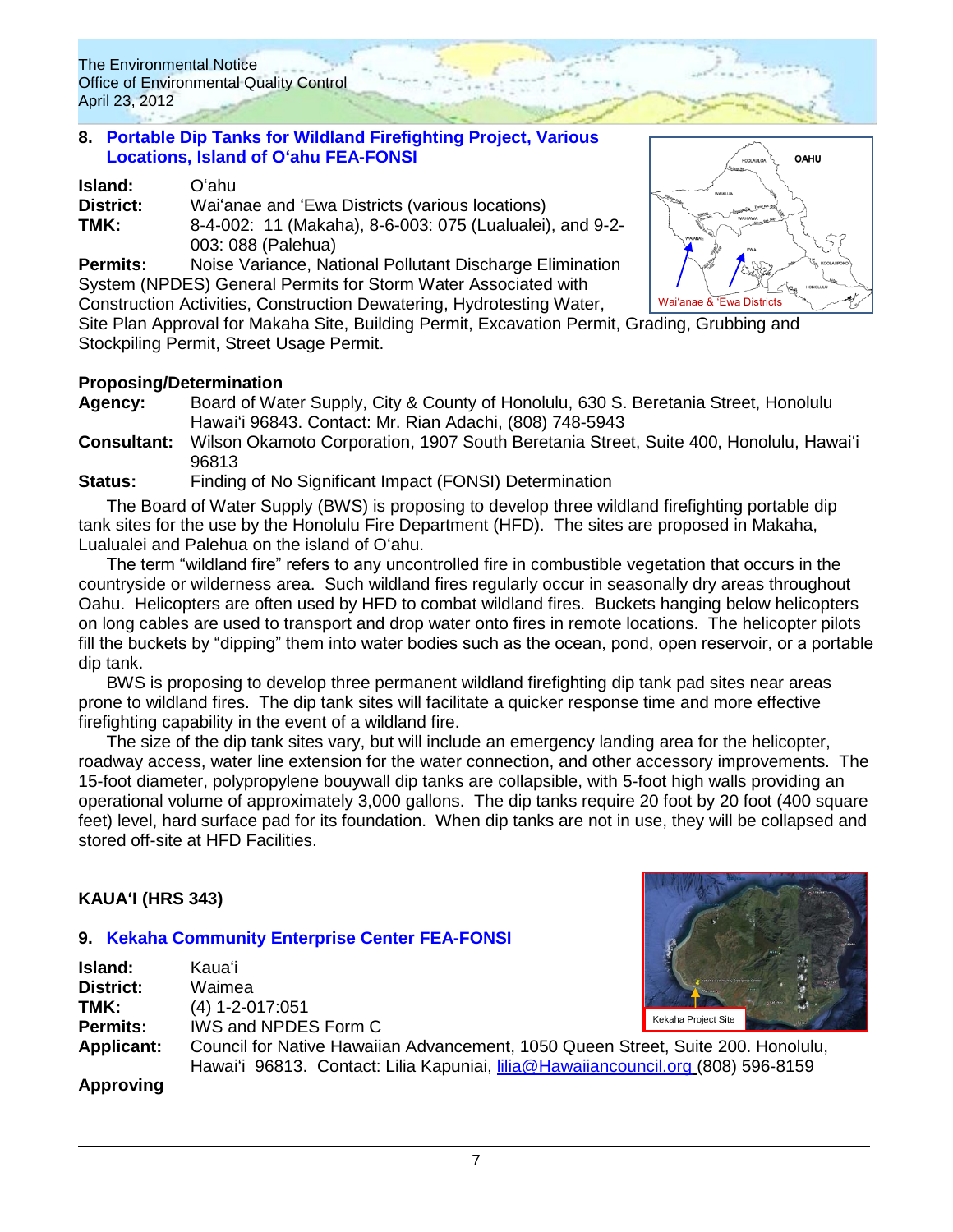**Agency**: Department of Hawaiian Home Lands, PO Box 1879, Honolulu, HI 96805. Contact: Kaipo Duncan, (808) 620-9458, or [Kaipo.Duncan@Hawaii.gov](mailto:Kaipo.Duncan@Hawaii.gov) **Consultant:** North Shore Consultants, PO Box 790 Haleiwa, HI 96712. Contact: David M. Robichaux, [robichaud001@Hawaii.rr.com](mailto:robichaud001@Hawaii.rr.com) (808) 368-5352

**Status:** Final Environmental Assessment (FEA) and Finding of No Significant Impact (FONSI)

The Kekaha Community Enterprise Center will be a roughly 2000 square foot, single story, wood structure built in the general style of the houses in the same subdivision. It will be used to provide social and community services to the Department of Hawaiian Home Lands beneficiaries, and also be available for community events and gatherings. Direct impacts include minor noise and dust during the construction period. These will be mitigated through best management practices. No negative indirect, secondary or cumulative impacts have been identified. Anticipated positive impacts include increased capacity and opportunities for community members. Based on a review of the Environmental Assessment and comments received from agencies and interested parties, The Department of Hawaiian Home Lands has reached a Finding of No Significant Impacts.

## **COASTAL ZONE MANAGEMENT NOTICES**

### **Federal Consistency Review**

The Hawaiʻi Coastal Zone Management (CZM) Program has received the following federal actions to review for consistency with the CZM objectives and policies in Chapter 205A, Hawaiʻi Revised Statutes. This public notice is being provided in accordance with section 306(d)(14) of the National Coastal Zone Management Act of 1972, as amended. For general information about CZM federal consistency please call John Nakagawa with the Hawaiʻi CZM Program at 587-2878. For neighboring islands use the following toll free numbers: Lānaʻi & Molokaʻi: 468-4644 x72878, Kauaʻi: 274-3141 x72878, Maui: 984- 2400 x72878 or Hawaiʻi: 974-4000 x72878.

For specific information or questions about an action listed below please contact the CZM staff person identified for each action. Federally mandated deadlines require that comments be received by the date specified for each CZM consistency review. Comments may be submitted by mail, electronic mail or fax. *Mail*: Office of Planning, Department of Business, Economic Development and Tourism, P.O. Box 2359, Honolulu, Hawaiʻi 96804. *Email*: [jnakagaw@dbedt.Hawaii.gov](mailto:jnakagaw@dbedt.Hawaii.gov) *Fax*: (808) 587-2899

#### **1. National Marine Fisheries Service Revised Limits on Sea Turtle Interactions in the Hawaiʻi Shallow-set Longline Fishery**

| <b>Federal Action:</b> | <b>Federal Agency Activity</b>                             |
|------------------------|------------------------------------------------------------|
| <b>Federal Agency:</b> | <b>National Marine Fisheries Service (NMFS)</b>            |
| <b>Contact:</b>        | Mr. Adam Bailey, 944-2248                                  |
| <b>CZM Contact:</b>    | John Nakagawa, 587-2878, jnakagaw@dbedt.Hawaii.gov         |
| Pronosed Action:       | NMES proposes to revise the appual number of incidental in |

**Proposed Action:** NMFS proposes to revise the annual number of incidental interactions that may occur between the Hawaiʻi based shallow-set pelagic longline fishery and leatherback and loggerhead sea turtles. The proposed rule would implement terms and conditions of the January 30, 2012 biological opinion on the fishery and clarify the regulations. Pursuant to a U.S. Court Order, NMFS revised in 2011 the annual number of allowable loggerhead turtle interactions to 17. The Court also ordered NMFS to complete a new consultation under section 7 of the Endangered Species Act. In the 2012 biological opinion, NMFS anticipates that the fishery may incidentally take up to 34 North Pacific loggerhead turtles and 26 leatherback turtles in any given year. NMFS also proposes to make "housekeeping" changes to the shallow-set longline regulations for clarity and consistency in terminology. NMFS would revise all references to the "shallow-set component of the longline fishery" to read "shallow-set longline fishery."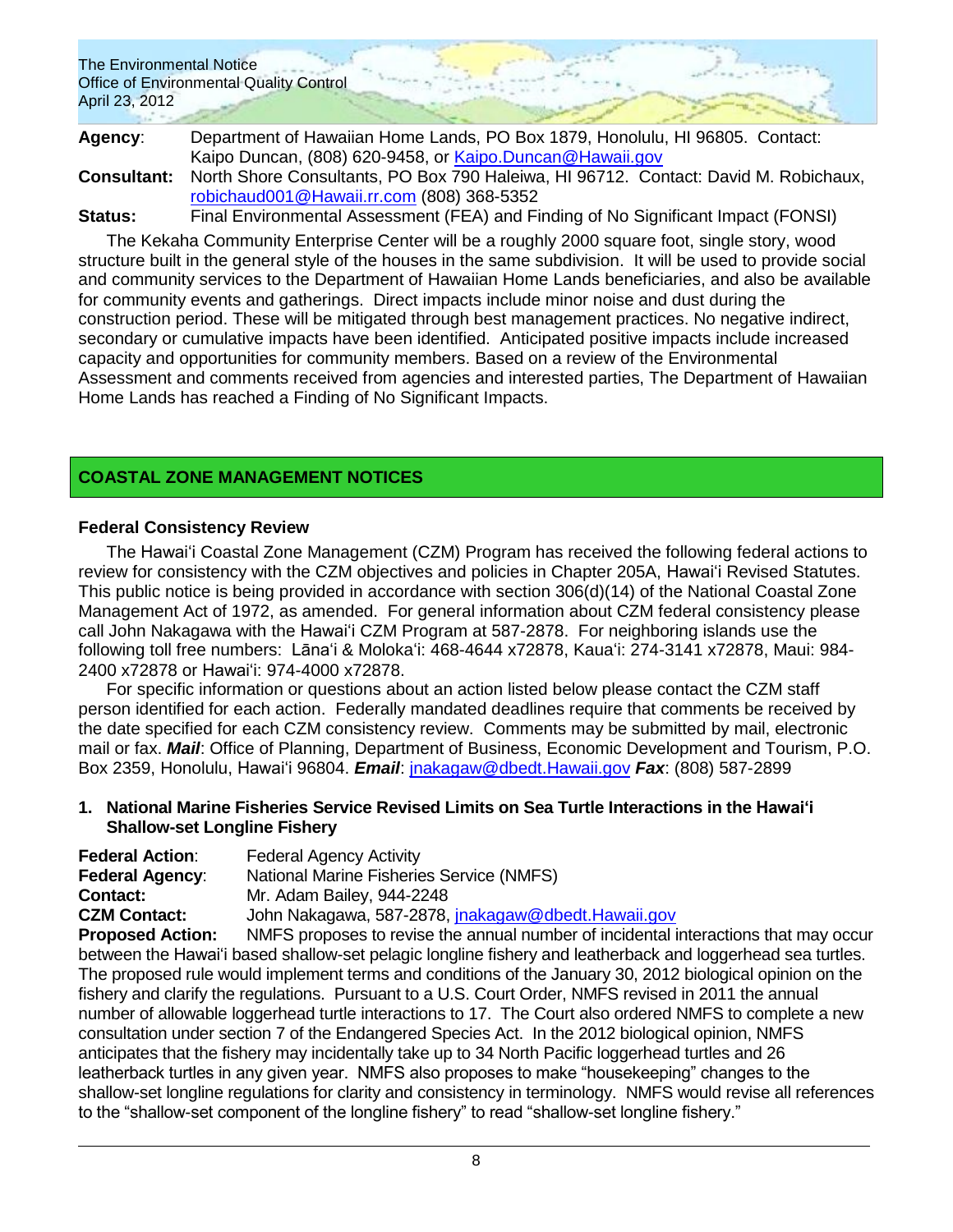## **Comments Due**: May 7, 2012

### **2. Farrington Hwy Intersection Improvements at Haleakala Ave and Nanakuli Ave, Nanakuli, Oʻahu**

| <b>Applicant:</b>       | State Department of Transportation. Contact: Mr. Henry Kennedy, 692-7550         |
|-------------------------|----------------------------------------------------------------------------------|
| <b>Federal Action:</b>  | <b>Federal Funding</b>                                                           |
| <b>Federal Agency:</b>  | <b>Federal Highway Administration</b>                                            |
| Location:               | Farrington Highway, between Helelua Street and Nanakuli Stream                   |
| <b>CZM Contact:</b>     | John Nakagawa, 587-2878, <i>inakagaw@dbedt.Hawaii.gov</i>                        |
| <b>Proposed Action:</b> | Construct improvements to Farrington Highway between Helelua Street and Nanakuli |

Stream in Nanakuli. The project consists of widening Farrington Highway from four to five lanes over a distance of approximately 0.8 mile, with the new fifth lane dedicated to left-turn movements. In addition to the widening, the proposed project would provide a shared-use path for pedestrians and cyclists on the makai side of the highway, as well as upgrade the highway lighting and drainage systems. The project was identified to improve safety on Farrington Highway at the Haleakala Avenue and Nanakuli Avenue intersections.

**Comments Due:** May 7, 2012

### **3. Mt. Kaʻala Radio Facility Improvements Project - Telecommunications Tower Replacement, Oʻahu**

**Federal Action:** Federal Agency Activity **Federal Agency**: U.S. Coast Guard **Info Contact:** Mr. Ronald Sato, Helber Hastert & Fee, Planners, Inc., 545-2055 **CZM Contact**: John Nakagawa, 587-2878, [jnakagaw@dbedt.Hawaii.gov](mailto:jnakagaw@dbedt.Hawaii.gov)

**Proposed Action:** Replace the existing 25-foot tall telecommunications tower at the State of Hawaiʻi Mt. Kaʻala Radio Facility with a new 50-foot tall tower within the State's licensed area. The U.S. Coast Guard (USCG) is responsible for demolishing the existing tower, and designing and constructing the new tower. The tower replacement is part of an overall facility improvement project being undertaken by the State Department of Accounting and General Services, Information and Communication Services Division, which involves repairing and renovating the existing radio facility building, replacing the telecommunications tower, making improvements to the downhill antenna site along with conduit lines serving it, and other necessary electrical improvements. The existing antennas from the roof of the State building will be relocated to the new tower along with additional microwave and whip antennas. This CZM federal consistency review is limited to the USCG involvement with constructing the new replacement telecommunications tower. The USCG currently shares telecommunication infrastructure with the State at the Mt. Kaʻala Radio Facility. The Final Environmental Assessment for the project may be viewed at the Office of Environmental Quality web site by inputting "Mt Kaʻala" in the "Title of Document" search under the "Environmental Assessments and Environmental Impact Statements" section: [http://Hawaii.gov/health/environmental/oeqc/index.html/](http://hawaii.gov/health/environmental/oeqc/index.html/) **Comments Due:** May 7, 2012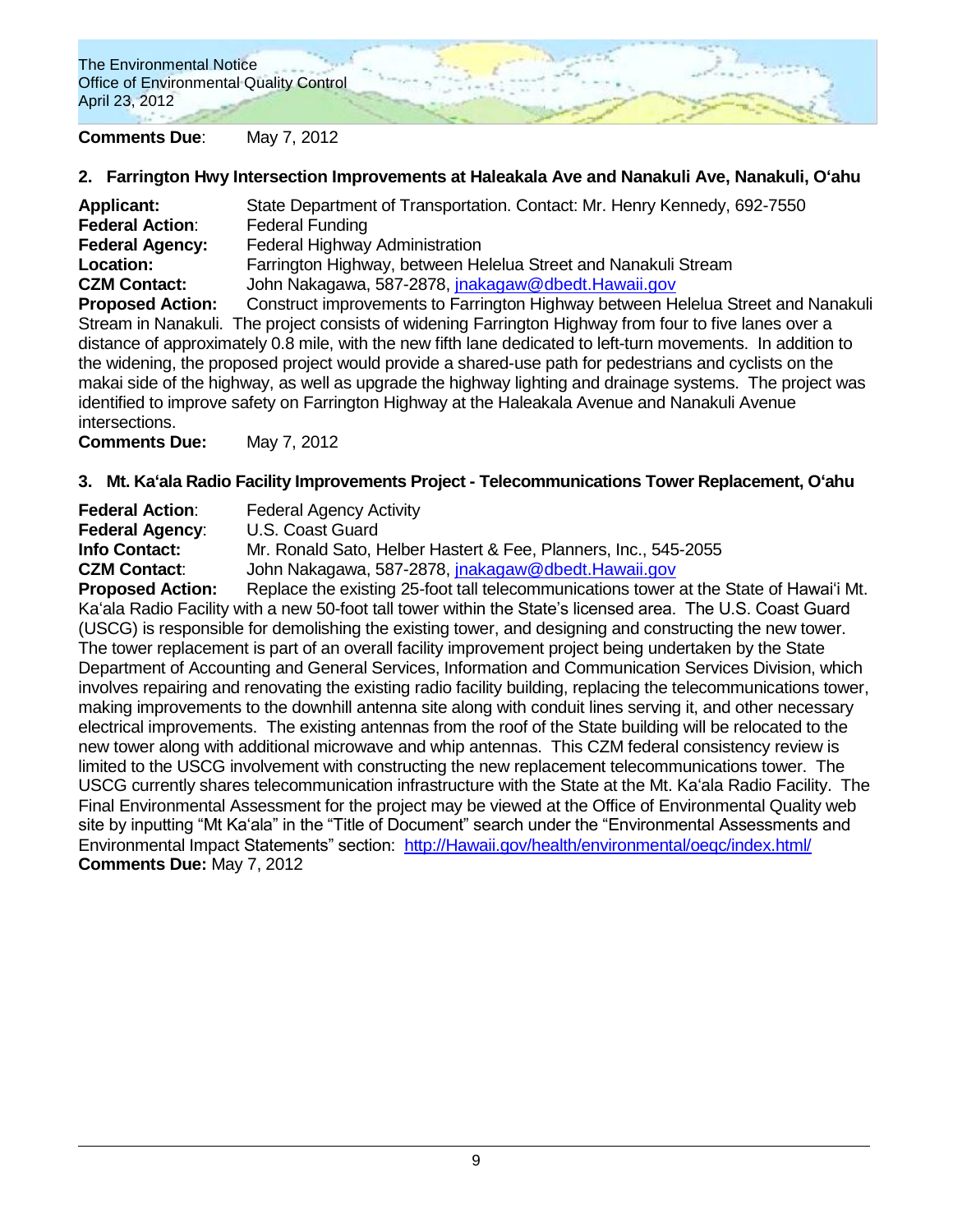## **Special Management Area (SMA) Minor Permits**

The SMA Minor permits below have been approved or are pending approval (HRS 205A-30). For more information, contact the county/state Planning Department. Honolulu (523-4131); Hawaiʻi (961-8288); Kauaʻi (241-6677); Maui (270-7735); Kakaʻako or Kalaeloa Community Development District (587- 2840).

| <b>Location (TMK)</b>                                                       | <b>Description (File No.)</b>                                                                                                                                     | <b>Applicant/Agent</b>                                               |
|-----------------------------------------------------------------------------|-------------------------------------------------------------------------------------------------------------------------------------------------------------------|----------------------------------------------------------------------|
| Hawai'i: North Kona (7-7-004: 070)                                          | Grading and the Stockpiling of 11, 000 Cubic<br>Yards of Material (SMM 12-207)                                                                                    | Stephen J. Herbert                                                   |
| Hawai'i: North Kona (7-7-008: 020 & 100)                                    | Demolish Two Single-family Dwellings;<br>Remove Debris; Grade, Grub and Install<br>Landscaping Improvements; Relocate Rock<br>Wall along Ali'i Drive (SMM 12-208) | Lucile P. Kingman Trust - Peter H. Kingman,<br>Trustee               |
| Hawai'i: South Kohala (6-2-002: 004)                                        | Installation of Unmanned<br>Telecommunications Facility and Proposed<br>Improvements (SMM 12-209)                                                                 | T-Mobile West Corporation                                            |
| Hawai'i: South Kohala (6-6-002: 037)                                        | Installation of Unmanned<br>Telecommunications Facility and Proposed<br>Improvements (SMM 12-210)                                                                 | T-Mobile West Corporation                                            |
| Hawai'i: South Hilo (2-8-008: 100)                                          | Remove Invasive Trees and Replace with<br>Native Trees (SMM 12-211)                                                                                               | <b>Muhammad Yunis</b>                                                |
| Maui: Lahaina (4-5-012: 034)                                                | Embed Pole in Ground (SM2 20120029)                                                                                                                               | Maui Electric Company, Limited                                       |
| Maui: (4-3-005: 029)                                                        | Dune Restoration and Management (SM2<br>20120032)                                                                                                                 | Randy Brown                                                          |
| Maui: Hana (1-5-005: 016)                                                   | 14' x 24' Indigenous Hawaiian Hale (SM2<br>20120033)                                                                                                              | <b>Richard Ross</b>                                                  |
| Maui: Lahaina (4-6-031: 008)                                                | Replace Brick with Concrete Slab (SM2<br>20120034)                                                                                                                | Larry Cobb                                                           |
| Maui: Lahaina (4-3-010: 004)                                                | Valley Isle Resort Repairs (SM2 20120035)                                                                                                                         | Valley Isle Resort AOAO                                              |
| Maui: Pa'ia (2-6-004: 015)                                                  | Pavilion (Canopy Structure) (SM2 20120036)                                                                                                                        | Don Nelson                                                           |
| Maui: Lahaina (4-4-013: 008)                                                | After-the-fact Construction of Gazebo (SM2<br>20120037)                                                                                                           | Hyatt Regency Maui                                                   |
| Maui: Lahaina (4-6-028: 002)                                                | Rebuild Two Story Structure (SM2 20120038)                                                                                                                        | Adair Green                                                          |
| Molokai: (5-1-003: 006)                                                     | Re-Roof Maintenance Shed (SM6 2012002)                                                                                                                            | Jeffrey M. Herman                                                    |
| O'ahu: At the Intersection between Farrington<br>Highway and Maipalaoa Road | Maipalaoa Bridge Replacement (2012/SMA-<br>8)                                                                                                                     | State of Hawai'i, Department of<br>Transportation, Highways Division |
| O'ahu: Punalu'u (5-3-008: 001)                                              | Fence Work (2012/SMA-12)                                                                                                                                          | Association of Apartment Owners of<br>Hanohano Hale                  |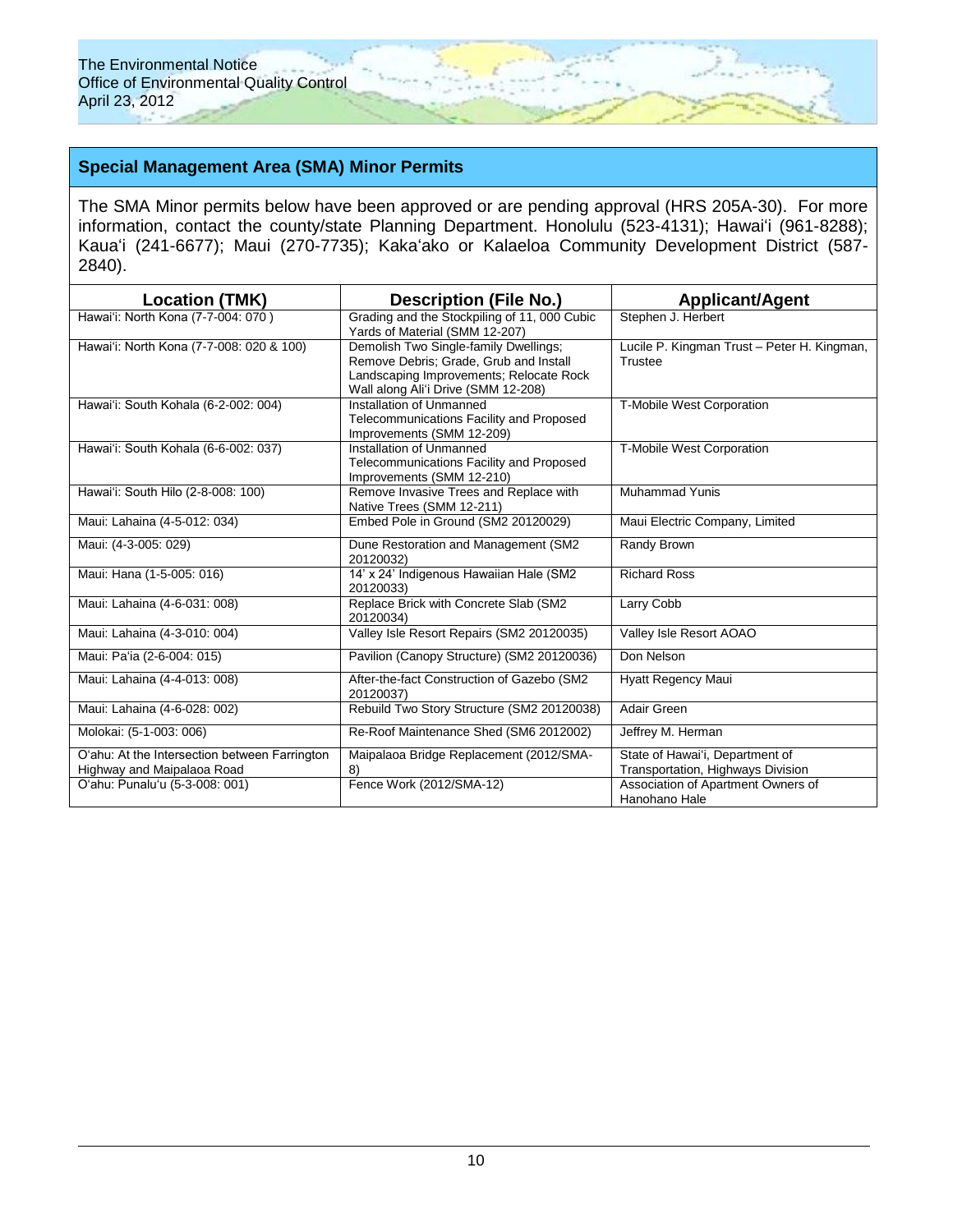# **SHORELINE NOTICES**

## **Shoreline Certification Applications**

The shoreline certification applications above are available for review at the DLNR Offices on Kauaʻi, Hawaiʻi, Maui, and Honolulu, 1151 Punchbowl Street, Room 220 (HRS 205A-42 and HAR 13-222-12). All comments shall be submitted in writing to the State Land Surveyor, 1151 Punchbowl Street, Room 210, Honolulu, HI 96813 and postmarked no later than 15 calendar days from the date of the public notice of the application. For more information, call Ian Hirokawa at 587-0420.

| File No. | Date    | Location                                                                                                                                                                                                                                                                      | Applicant/Owner                                       | тмк         |
|----------|---------|-------------------------------------------------------------------------------------------------------------------------------------------------------------------------------------------------------------------------------------------------------------------------------|-------------------------------------------------------|-------------|
| OA-1488  | 3/29/12 | Parcel 13 of Tax Map Key (1) 4-4-022 situate at<br>Puahu'ula, Kane'ohe, Ko'olaupoko, O'ahu<br>Address: 44-005 Aumoana Place<br>Purpose: Obtain building permit                                                                                                                | Wesley T. Tengan/<br><b>Howard Green</b>              | 4-4-022:013 |
| OA-1489  | 3/29/12 | Lot 604 Land Court Application 1089 as shown on<br>Map 64 situate at Kamananui, Waialua, O'ahu<br>Address: 67-011 Kaimanu Place<br>Purpose: Obtain building permit                                                                                                            | Wesley T. Tengan/ John<br>Borsa, Jr.                  | 6-7-014:028 |
| OA-1490  | 4/9/12  | Lot 1017 of Land Court Application 1052, Map 79<br>and Lot 83-A being a portion of exclusion 1 of Land<br>Court Application 1052 and a portion of R.P. 2243,<br>L.C. Aw. 10,613, Apana 5 to A. Paki<br>Address: 84-493 Farrington Highway<br>Purpose: Development of property | Dennis K. Hashimoto/<br>Pokai Bay Properties,<br>LLC. | 8-4-008:015 |
| MA-507   | 4/3/12  | The consolidation of Lots 8-A-2, 8-B & 9-A of the<br>Kihei Beach Lots being a portion of Royal Patent<br>8140, Land Commission Award 5230 to<br>Keaweamahi situate at Pulehunui, Kula (Kihei),<br>Makawao, Maui<br>Address: 73 North Kihei Road<br>Purpose: N/A               | Akamai Land Surveying,<br>Inc./ Nani Kai Hale AOAO    | 3-8-013:010 |

## **Shoreline Certifications and Rejections**

The shoreline notices below have been proposed for certification or rejection by DLNR (HRS 205A-42 and HAR 13-222-26). Any person or agency who wants to appeal shall file a notice of appeal in writing with DLNR no later than 20 calendar days from the date of this public notice. Send the appeal to the Board of Land and Natural Resource, 1151 Punchbowl Street, Room 220, Honolulu, HI 96813.

| File No. | Date                                   | Applicant/Owner<br>Location                                                                                                                                                                                             |                                                    | TMK                |  |
|----------|----------------------------------------|-------------------------------------------------------------------------------------------------------------------------------------------------------------------------------------------------------------------------|----------------------------------------------------|--------------------|--|
| HA-439   | Proposed<br>Shoreline<br>Certification | Portion of Lot 4 being a portion of Grant 2025 to<br>Pumealani situate at Pahoehoe, South Kona, Island<br>of Hawaiʻi<br>Address: N/A<br>Purpose: Permits for improvements                                               | Wes Thomas Associates/<br>Peter Dungate            | 8-7-007:011 (por.) |  |
| OA-1466  | Proposed<br>Shoreline<br>Certification | Land Court Application 242, consolidation of Lots<br>17-K, 18-F & 18-G-1 as shown on Map 10 into Lots<br>1 and 2 at Pu'uloa, 'Ewa, O'ahu<br>Address: 91-215 'Ewa Beach Road<br>Purpose: Consolidation and resubdivision | Walter P. Thompson/<br>Colin K. Perry Trust        | 9-1-023:017        |  |
| OA-1469  | Proposed<br>Shoreline<br>Certification | Lot 5. Kawailoa Beach Lots Section "E" Portion R.P.<br>4475, L.C. Aw. 7713, Ap. 33 to V. Kamamalu situate<br>at Kawailoa, Waialua, O'ahu<br>Address: 61-715 Papailoa Road<br>Purpose: Building permit                   | Walter P. Thompson, Inc./<br>Waialua Oceanview LLC | 6-1-004:070        |  |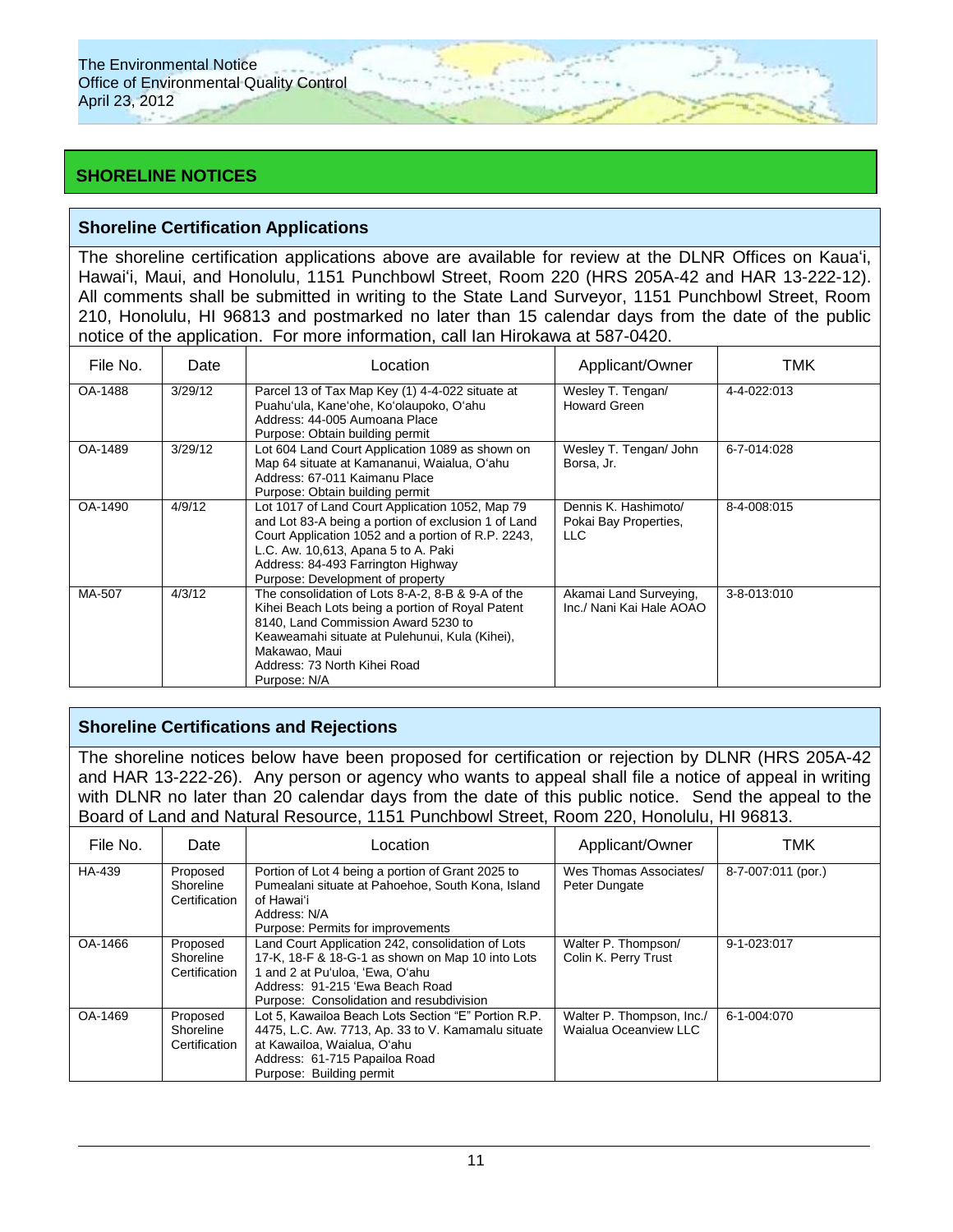| OA-1472 | Proposed      | Lot 12, Kawailoa Beach Lots, Section C, situate at    | Walter P. Thompson, Inc./  | 6-1-008:011 |
|---------|---------------|-------------------------------------------------------|----------------------------|-------------|
|         | Shoreline     | Kawailoa, Waialua, O'ahu                              | Michael Horack             |             |
|         | Certification | Address: 61-449 Kamehameha Highway                    |                            |             |
|         |               | Purpose: Building permit                              |                            |             |
| OA-1478 | Proposed      | Lot 102 as shown on Map 16 of Land Court              | Jaime F. Alimboyoguen/     | 6-8-005:010 |
|         | Shoreline     | Application 609, Mokuleia, Waialua, Oahu              | Crozier Wave LLC (Lief     |             |
|         | Certification | Address: 68-355 Crozier Drive, Waialua, HI 96791      | Johansen)                  |             |
|         |               | Purpose: Building (shoreline) setback                 |                            |             |
| OA-1479 | Proposed      | Lot 63 of File Plan 256 "Sunset Beach Lots" being a   | Gil P. Bumanglag/ AR       | 5-9-002:067 |
|         | Shoreline     | portion of Grant 8174 to John Gomes Duarte at         | Trust                      |             |
|         | Certification | Pupukea, Ko'olauloa, O'ahu                            |                            |             |
|         |               | Address: 59-209D Ke Nui Road, Haleiwa, HI 96712       |                            |             |
|         |               | Purpose: Building (shoreline) setback                 |                            |             |
| MA-502  | Proposed      | Lot 2-A of Land Court Application 1846 (Map 1)        | Akamai Land Surveying,     | 2-1-007:092 |
|         | Shoreline     | being a portion of Grant 234 to Linton L. Torbert and | Inc./ ATC Makena Land      |             |
|         | Certification | William Wilcox, situate at Papa'anui, Honua'ula,      | SF <sub>2</sub> , LLC      |             |
|         |               | Makawao, Maui                                         |                            |             |
|         |               | Address: 0 Makena Road, Kihei, HI 96753               |                            |             |
|         |               | Purpose: SMA Use Permit application                   |                            |             |
| MA-486  | Rejection     | A portion of Royal Patent Grant 548 to J.Y. Kanehoa   | Newcomer-Lee Land          | 2-1-010:005 |
|         |               | situate at Paeahu, Honuaula, Makawao, Maui            | Surveyors, Inc./ Inshallah |             |
|         |               | Address: 3116 South Kihei Road                        | Trust                      |             |
|         |               | Purpose: Building setback and permitting purposes     |                            |             |
| KA-356  | Rejection     | Lot C-2-A portions of R.P. 7373, L.C. Aw 8559-B,      | Peter Taylor Engineer      | 4-3-007:011 |
|         |               | Apana 2 to W.C. Lunalilo situate at Waipouli,         | and Land Surveyor, Inc./   |             |
|         |               | Kawaihau, Kaua'i                                      | Kaua'i Kai Associates      |             |
|         |               | Address: 4796 Kuhio Highway                           |                            |             |
|         |               | Purpose: Building permit application                  |                            |             |

# **CONSERVATION DISTRICT USE APPLICATIONS**

Persons interested in commenting on the following Conservation District Use Applications or interested in receiving notification of determinations on Conservation District Use Applications must submit comments and requests to the Department of Land and Natural Resources. Notification requests must include the following information: 1) Name and address of the requestor; 2) The application for which the requestor would like to receive notice of determination; and 3) The date the notice was initially published in the Environmental Notice. Send comments and requests to: Department of Land and Natural Resources, Office of Conservation and Coastal Lands, P.O. Box 621, Honolulu, HI 96809. DLNR will make every effort to notify those interested in the subject CDUAs. However, DLNR is not obligated to notify any person not strictly complying with the above requirements. For more information, please contact the Office of Conservation and Coastal Lands (OCCL) staff listed for each project.

### **PROJECT:**

| <b>File No.:</b>            | CDUA HA-3620           |
|-----------------------------|------------------------|
| <b>Name of Applicant:</b>   | The Kamehame           |
| Location:                   | Ke'ei, South Kor       |
| TMKs:                       | $(3)$ 8-3-004:001      |
| <b>Proposed Action:</b>     | <b>Water Line Impr</b> |
| 343, HRS determination:     | Exempt                 |
| <b>Applicant's Contact:</b> | Tracy Fukuda (8        |
| <b>OCCL Staff Contact:</b>  | Tiger Mills (808)      |
|                             |                        |

#### **PROJECT:**

| <b>File No.:</b>          |  |
|---------------------------|--|
| <b>Name of Applicant:</b> |  |
| <b>Location:</b>          |  |

**hameha Schools** th Kona, Hawaiʻi **TMKs:** (3) 8-3-004:001 and (3) 8-3-005:001 **Proprovements Applicant's Contact:** Tracy Fukuda (808) 946-2277 **OCCL Staff Contact:** Tiger Mills (808) 587-0382

**File No.:** CDUA KA-3622 **Limahuli Valley Trust Location:** Hāʻena, Island of Kauaʻi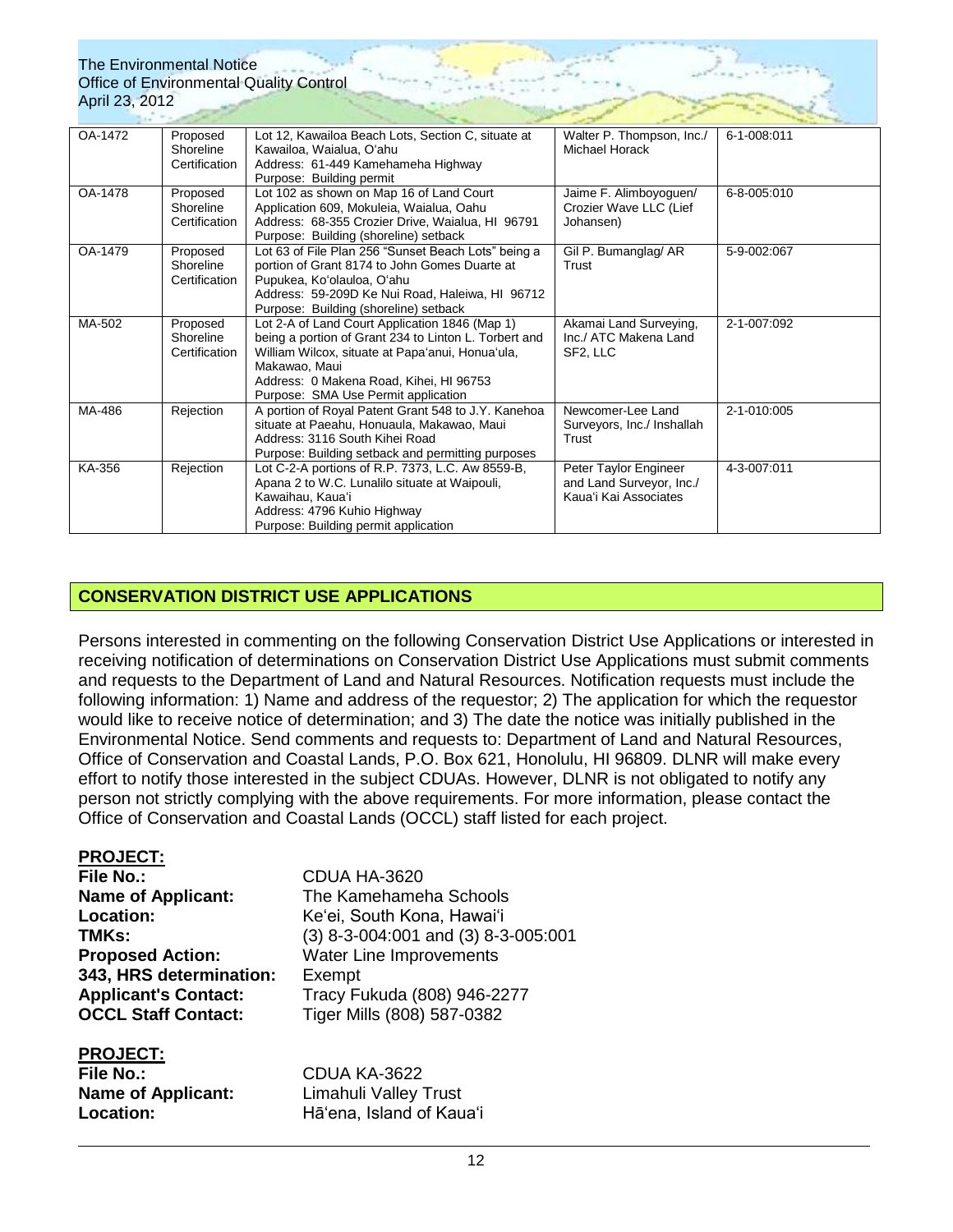| TMK:                        | $(4)$ 5-9-003:040                                              |
|-----------------------------|----------------------------------------------------------------|
| <b>Proposed Action:</b>     | Accessory Structures and Landscaping at Existing Single Family |
|                             | Residence (SFR)                                                |
| 343, HRS determination:     | Exempt                                                         |
| <b>Applicant's Contact:</b> | Ben Welborn, Landmark Consulting Services, (808) 639-7978      |
| <b>OCCL Staff Contact:</b>  | Alex J. Roy, (808) 587-0316                                    |

### **POLLUTION CONTROL PERMITS**

Below are some pollution control permits before the State Department of Health (HRS 342B and HAR 11-60.1). For more information, contact the number given.

| <b>Branch</b>                                               | Applicant and                                                                                                                        | Project                                                                      | Date                        | Proposed                                                         |
|-------------------------------------------------------------|--------------------------------------------------------------------------------------------------------------------------------------|------------------------------------------------------------------------------|-----------------------------|------------------------------------------------------------------|
| Permit Type                                                 | <b>Permit Number</b>                                                                                                                 | Location                                                                     |                             | Use                                                              |
| Clean Air Branch,<br>586-4200, Non-Covered<br>Source Permit | Weston Solutions, Inc.<br>NSP No. 0551-01-N<br>Application for Renewal<br>No. 0551-02<br>Application for Modification<br>No. 0551-03 | Located at:<br>616 Iwilei Road, Honolulu, Oahu                               | Issued:<br>3/29/12          | Soil Vapor Extraction and<br><b>Treatment System</b>             |
| Clean Air Branch.<br>586-4200, -Covered<br>Source Permit    | Powerscreen of California<br>CSP No. 0751-01-CT<br>Initial Application No. 0751-01                                                   | Located at:<br>95-109 Waikalani Drive, Mililani,<br>Oahu                     | Comments<br>Due:<br>5/9/12  | 386 TPH Mobile Crushing<br>Plant                                 |
| Clean Air Branch.<br>586-4200, Covered<br>Source Permit     | AES Hawaii, Inc.<br>CSP No. 0087-02-C<br>Significant Modification<br>Application No. 0087-05                                         | Located at:<br>91-086 Kaomi Loop, Campbell<br>Industrial Park, Kapolei, Oahu | Issued:<br>4/3/12           | 203 MW Coal-Fired<br><b>Cogeneration Plant</b>                   |
| Clean Air Branch,<br>586-4200, Non-Covered<br>Source Permit | Foo W. Lim & Sons. Inc.<br>NSP No. 0759-01-N<br>Initial Permit Application<br>No. 0759-01                                            | Located at:<br>80A Sand Island Access Road.<br>Honolulu, Oahu                | Issued:<br>4/9/12           | <b>Fiberglass Production</b><br>Facility                         |
| Clean Air Branch,<br>586-4200, Covered<br>Source Permit     | Hawaiian Electric Company,<br>Inc. (HECO)<br>CSP No. 0686-01-C<br><b>Significant Modification</b><br>Application No. 0686-02         | Located at:<br>Rodgers Boulevard, Honolulu,<br>Hawaii                        | Issued:<br>4/3/12           | Honolulu International<br>Airport Dispatch Standby<br>Generators |
| Clean Air Branch,<br>586-4200, Covered<br>Source Permit     | Goodfellow Brothers, Inc.<br>CSP No. 0660-01-CT<br><b>Modification Application</b><br>No. 0660-02                                    | Located at:<br>Various Temporary Sites, State<br>of Hawaii                   | Issued:<br>4/9/12           | 265 tph Mobile Crusher and<br>400 tph Mobile Jaw<br>Crusher      |
| Clean Air Branch,<br>586-4200, Covered<br>Source Permit     | Alsco - American Linen<br><b>Division</b><br>CSP No. 0024-04-C<br>Application for Initial Permit<br>No. 0024-09                      | Located at:<br>2771 Wai Wai Loop, Honolulu,<br>Oahu                          | Comments<br>Due:<br>5/16/12 | Two (2) 400 HP Boilers                                           |

### **FEDERAL NOTICES**

### **Secondary National Ambient Air Quality Standards for Oxides of Nitrogen and Sulfur** <http://www.gpo.gov/fdsys/pkg/FR-2012-04-03/pdf/2012-7679.pdf>

The U. S. Environmental Protection Agency has issued a final rule as required by a consent decree governing the schedule for completion of this review of the air quality criteria and the secondary national ambient air quality standards (NAAQS) for oxides of nitrogen and oxides of sulfur. Based on its review, the EPA is retaining the current nitrogen dioxide (NO2) and sulfur dioxide (SO2) secondary standards to address the direct effects on vegetation of exposure to gaseous oxides of nitrogen and sulfur and, for reasons described in detail in this final preamble, is not adding new standards at this time to address effects associated with the deposition of oxides of nitrogen and sulfur on sensitive aquatic and terrestrial ecosystems. In addition, in this rule the EPA describes a field pilot program being developed to enhance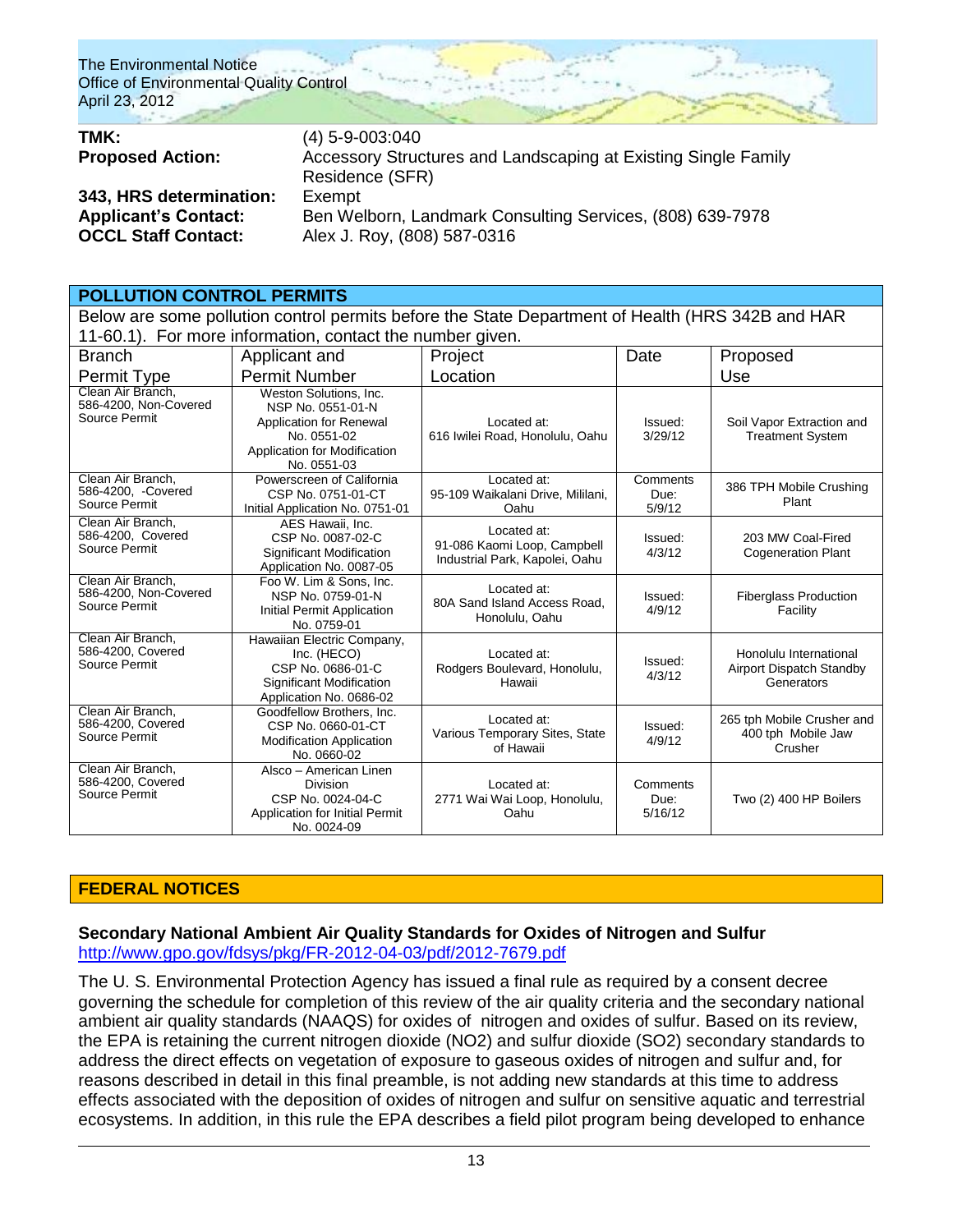our understanding of the degree of protectiveness that would likely be afforded by a multi-pollutant standard to address deposition-related acidification of sensitive aquatic ecosystems. This final rule is effective on June 4, 2012. The EPA has established a docket for this action under Docket ID No. EPA– HQ–OAR–2007–1145. All documents in the docket are listed in the *www.regulations.gov* index. Although listed in the index, some information is not publicly available, e.g., confidential business information (CBI) or other information whose disclosure is restricted by statute.

Certain other material, such as copyrighted material, will be publicly available only in hard copy. Publicly available docket materials are available either electronically in *[www.regulations.gov](http://www.regulations.gov/)* or in hard copy at the Air and Radiation Docket and Information Center, EPA/DC, EPA West, Room 3334, 1301 Constitution Ave. NW., Washington, DC. The Public Reading Room is open from 8:30 a.m. to 4:30 p.m., Monday through Friday, excluding legal holidays. The telephone number for the Public Reading Room is (202) 566–1744 and the telephone number for the Air and Radiation Docket and Information Center is (202) 566–1742. For further information contact Mrs. Ginger Tennant, Office of Air Quality Planning and Standards (OAQPS), U.S. Environmental Protection Agency, Mail Code C504–06, Research Triangle Park, NC 27711; telephone: 919–541–4072; fax: 919–541–0237; email: *[tennant.ginger@epa.gov](mailto:tennant.ginger@epa.gov)* (see, 77 FR 20 20218, April 03, 2012).

### **Approval and Promulgation of State Implementation Plans; Hawaii; Infrastructure Requirements for the 1997 8-Hour Ozone and the 1997 and 2006 Fine Particulate Matter National Ambient Air Quality Standards**

<http://www.gpo.gov/fdsys/pkg/FR-2012-04-12/pdf/2012-8848.pdf>

The U. S. Environmental Protection Agency (EPA) proposes to partially approve and partially disapprove a State Implementation Plan (SIP) revision submitted by the State of Hawaii pursuant to the requirements of Section 110(a)(1) and (2) of the Clean Air Act (CAA) for the 1997 8-hour ozone national ambient air quality standards (NAAQS) and the 1997 and 2006 NAAQS for fine particulate matter (PM2.5). Section 110(a) of the CAA requires that each State adopt and submit a SIP for the implementation, maintenance, and enforcement of each NAAQS promulgated by the EPA. On December 14, 2011, the Hawaiʻi Department of Health (HDOH) submitted a revision to Hawaii's SIP, which describes the State's provisions for implementing, maintaining, and enforcing standards listed above. We are taking comments on this proposal and plan to follow with a final action. Written comments must be received on or before May 14, 2012. Submit your comments, identified by Docket ID Number EPA– R09–OAR–2012–0228, by one of the following methods: 1. *[http://www.regulations.gov:](http://www.regulations.gov/)* Follow the online instructions for submitting comments. 2. *Email: [richmond.dawn@epa.gov](mailto:richmond.dawn@epa.gov)*. 3. *Fax:* 415–947–3579. 4. *Mail or deliver:* Dawn Richmond, Air Planning Office (AIR–2), U.S. Environmental Protection Agency, Region IX, 75 Hawthorne Street, San Francisco, CA 94105–3901. Deliveries are only accepted during the Regional Office's normal hours of operation. *Instructions:* All comments will be included in the public docket without change and may be made available online at *[http://www.regulations.gov,](http://www.regulations.gov/)* including any personal information provided, unless the comment includes Confidential Business Information (CBI) or other information whose disclosure is restricted by statute. Information that you consider CBI or otherwise protected should be clearly identified as such and should not be submitted through *[http://www.regulations.gov](http://www.regulations.gov/)* or email. *[http://www.regulations.gov](http://www.regulations.gov/)* is an anonymous access system, and EPA will not know your identity or contact information unless you provide it in the body of your comment. If you send email directly to EPA, your email address will be automatically captured and included as part of the public comment. If EPA cannot read your comment due to technical difficulties and cannot contact you for clarification, EPA may not be able to consider your comment. For further information contact Dawn Richmond, Air Planning Office (AIR–2), U.S. Environmental Protection Agency, Region IX, (415) 972–3207, *[richmond.dawn@epa.gov](mailto:richmond.dawn@epa.gov)* (see, 77 FR 21914, April 12, 2012).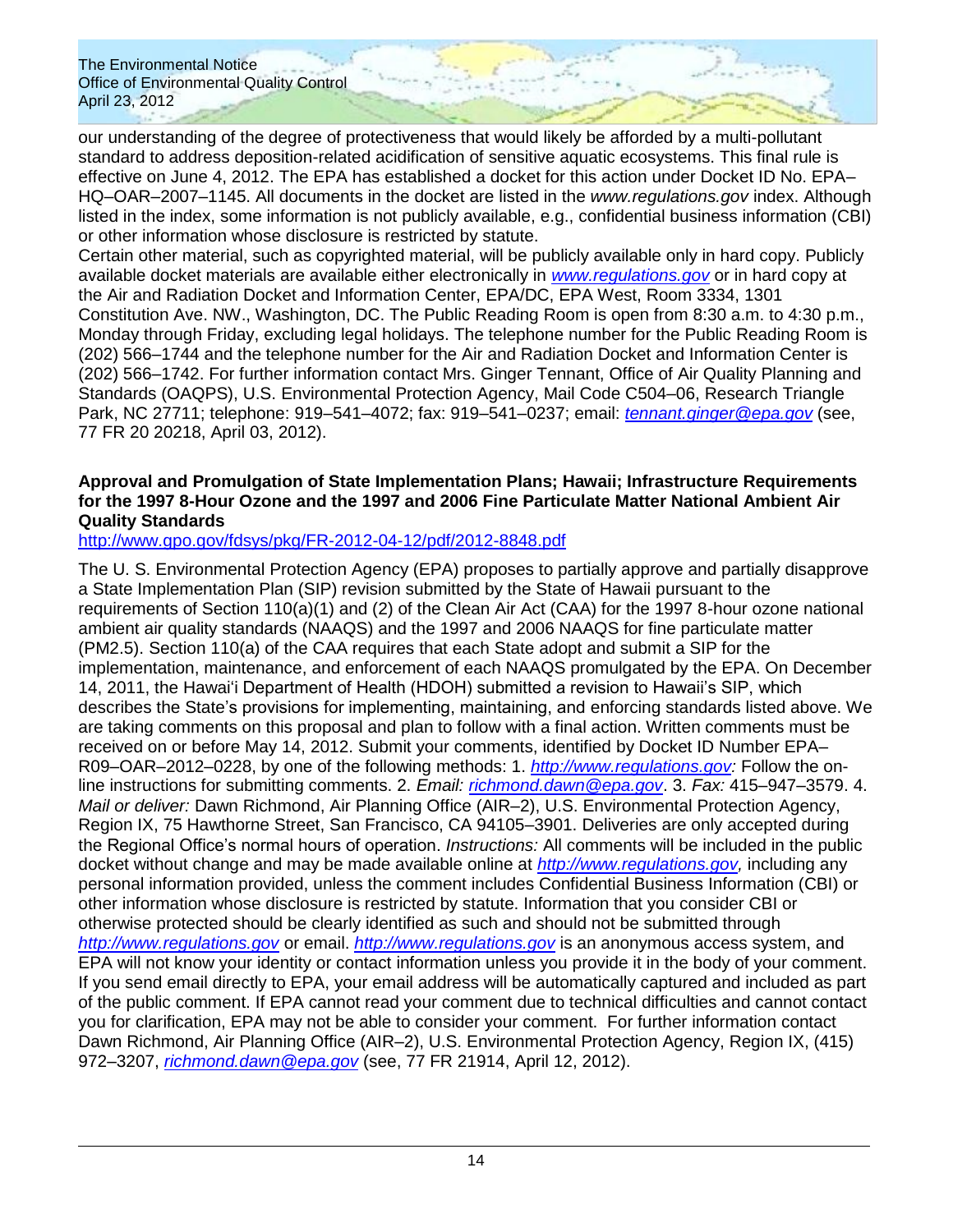**Endangered and Threatened Wildlife and Plants; 5-Year Status Reviews of 46 Species in Idaho, Oregon, Washington, Nevada, Montana, Hawaiʻi, Guam, and the Northern Mariana Islands** <http://www.gpo.gov/fdsys/pkg/FR-2012-03-06/pdf/2012-5335.pdf>

The U.S. Fish and Wildlife Service (Service) is initiating 5-year reviews for 46 species in Idaho, Oregon, Washington, Nevada, Montana, Hawaiʻi, Guam, and the Northern Mariana Islands under the Endangered Species Act of 1973, as amended (Act). The Service requests any new information on these species that may have a bearing on their classification as endangered or threatened. Based on the results of the Service's 5-year reviews, the Service will determine whether these species are properly classified under the Act. To ensure consideration in the Service's reviews, it is requesting submission of new information no later than May 7, 2012. However, the Service will continue to accept new information about any listed species at any time. For the 44 species in Hawai'i, Guam, and the Northern Mariana Islands (identified in Table 1 of the Adobe Acrobat PDF file above) submit information to: Field Supervisor, Attention: 5- Year Review, U.S. Fish and Wildlife Service, Pacific Islands Fish and Wildlife Office, 300 Ala Moana Blvd., Room 3–122, Box 50088, Honolulu, HI 96850. Information can also be submitted by email to: *[pifwo-5yr-review@fws.gov](mailto:pifwo-5yr-review@fws.gov)* (see, 77 FR 13250, March 06, 2012).

### **Standards of Performance for Greenhouse Gas Emissions for New Stationary Sources: Electric Utility Generating Units**

## <http://www.gpo.gov/fdsys/pkg/FR-2012-04-13/pdf/2012-7820.pdf>

The United States Environmental Protection Agency (EPA) is proposing new source performance standards for emissions of carbon dioxide (CO2) for new affected fossil fuel-fired electric utility generating units (EGUs). The EPA is proposing these requirements because CO2 is a greenhouse gas (GHG) and fossil fuelfired power plants are the country's largest stationary source emitters of GHGs. The EPA in 2009 found that by causing or contributing to climate change, GHGs endanger both the public health and the public welfare of current and future generations. The proposed requirements, which are strictly limited to new sources, would require new fossil fuel-fired EGUs greater than 25 megawatt electric (MWe) to meet an output-based standard of 1,000 pounds of CO2 per megawatt-hour (lb CO2/ MWh), based on the performance of widely used natural gas combined cycle (NGCC) technology. Because of the economics of the energy sector, the EPA and others project that NGCC will be the predominant choice for new fossil fuelfired generation even absent this rule. In its base case analysis, the EPA does not project any new coal-fired EGUs without CCS to be built in the absence of this proposal through 2030. New coal-fired or pet coke-fired units could meet the standard either by employing carbon capture and storage (CCS) 1 of approximately 50% of the CO2 in the exhaust gas at startup, or through later application of more effective CCS to meet the standard on average over a 30-year period. The 30-year averaging option could also provide flexibility for owners and operators of coal or pet coke units implementing CCS at the outset of the unit's operation that were designed and operated to emit at less than 1,000 lb CO2/MWh to address startup concerns or short term interruptions in their ability to sequester captured carbon dioxide. The EPA is not proposing standards of performance for existing EGUs whose CO2 emissions increase as a result of installation of pollution controls for conventional pollutants, or for proposed EGUs, which are referred to here as transitional sources, that have acquired a complete preconstruction permit by the time of this proposal and that commence construction within 12 months of this proposal. As a result, those sources would not be subject to the standards of performance proposed in today's rule. Comments must be received on or before June 12, 2012. *Public Hearing:* The EPA will hold public hearings on this proposal. The dates, times, and locations of the public hearings will be announced separately. Oral testimony will be limited to 5 minutes per commenter. The EPA encourages commenters to provide written versions of their oral testimonies either electronically or in paper copy. Verbatim transcripts and written statements will be included in the rulemaking docket. If you would like to present oral testimony at one of the hearings, please notify Ms. Pamela Garrett, Sectors Policies and Programs Division (C504–03), U.S. EPA, Research Triangle Park, NC 27711, telephone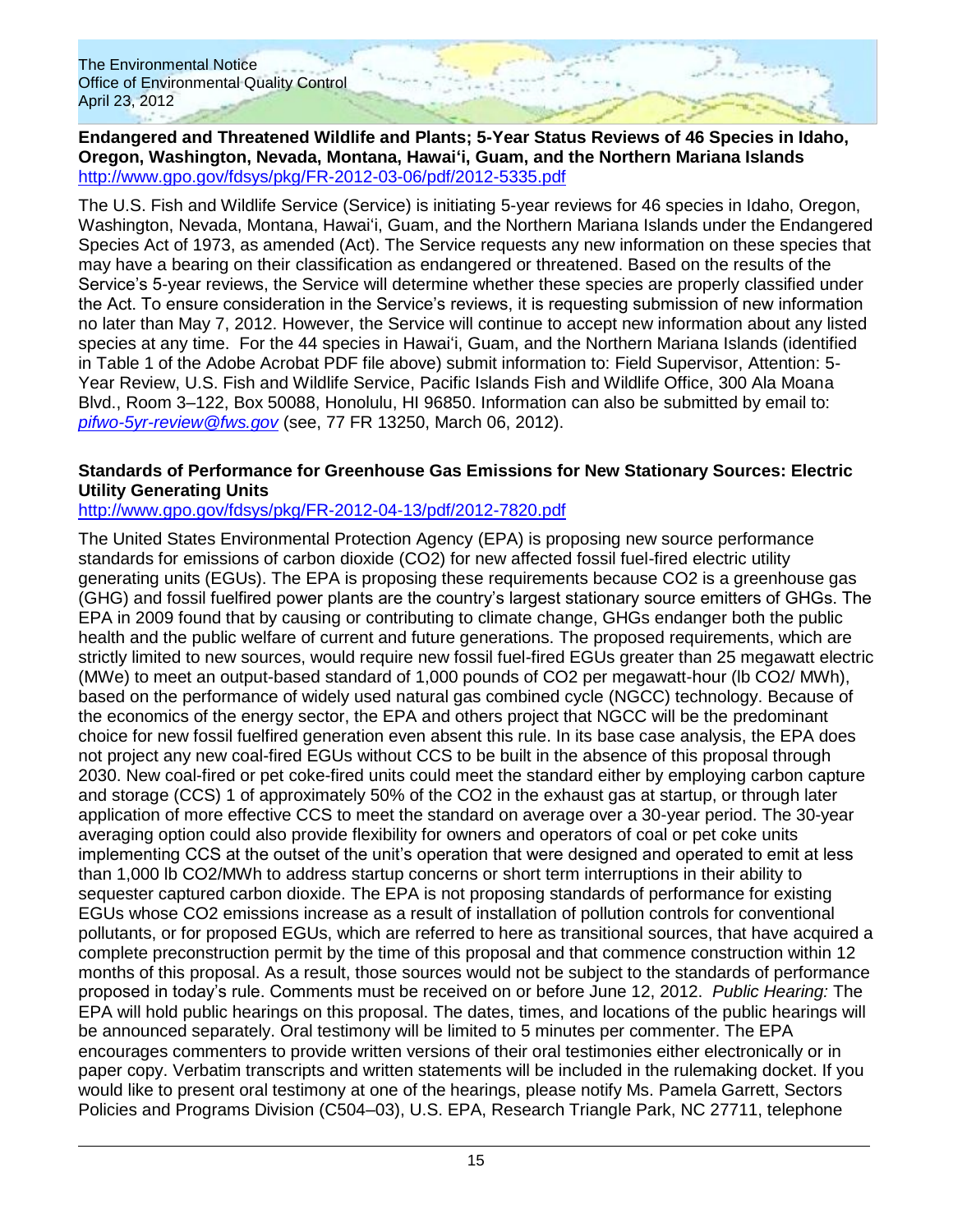number (919) 541–7966; email: *[garrett.pamela@epa.gov.](mailto:garrett.pamela@epa.gov)* Persons wishing to provide testimony should notify Ms. Garrett at least 2 days in advance of the public hearings. The public hearings will provide interested parties the opportunity to present data, views, or arguments concerning the proposed rule. The EPA officials may ask clarifying questions during the oral presentations, but will not respond to the presentations or comments at that time. Written statements and supporting information submitted during the comment period will be considered with the same weight as any oral comments and supporting information presented at the public hearing. For updates and additional information on the public hearings, please check the EPA's Web site for this rulemaking,

*<http://www.epa.gov/airquality/carbonpollutionstandards>*. **ADDDRESSES:** *Comments.* Submit your comments, identified by Docket ID No. EPA–HQ–OAR–2011–0660, by one of the following methods: *At the Web site [http://www.regulations.gov:](http://www.regulations.gov/)* Follow the instructions for submitting comments. *At the Web site [http://www.epa.gov/oar/docket.html:](http://www.epa.gov/oar/docket.html)* Follow the instructions for submitting comments on the EPA Air and Radiation Docket web site. *Email:* Send your comments by electronic mail (email) to *[a](mailto:a-and-rdocket@epa.gov)[and-rdocket@epa.gov,](mailto:a-and-rdocket@epa.gov)* Attn: Docket ID No. EPA–HQ–OAR–2011–0660. *Facsimile:* Fax your comments to (202) 566–9744, Attn: Docket ID No. EPA–HQ–OAR–2011–0660. *Mail:* Send your comments to the EPA Docket Center, U.S. EPA, Mail Code 2822T, 1200 Pennsylvania Ave. NW., Washington, DC 20460, Attn: Docket ID No. EPA–HQ–OAR–2011–0660. Please include a total of two copies. In addition, please mail a copy of your comments on the information collection provisions to the Office of Information and Regulatory Affairs, OMB, Attn: Desk Officer for EPA, 725 17th St. NW., Washington, DC 20503 (see, 77 FR 22392, April 13, 2012).

## **Endangered and Threatened Wildlife and Plants; Listing 23 Species on Oʻahu as Endangered and Designating Critical Habitat for 124 Species**

# <http://www.gpo.gov/fdsys/pkg/FR-2012-04-12/pdf/2012-8807.pdf>

The U.S. Fish and Wildlife Service (Service), announces the reopening of the comment period on our August 2, 2011, proposal to list as endangered and to designate critical habitat for 23 species on the island of Oahu in the Hawaiian Islands under the Endangered Species Act of 1973, as amended (Act); designate critical habitat for 2 plant species that are already listed as endangered; and to revise critical habitat for 99 plant species that are already listed as endangered or threatened. The Service also announces the availability of a draft economic analysis (DEA) of the proposed designation and an amended required determinations section of the proposal. We are reopening the comment period to allow all interested parties an opportunity to comment simultaneously on the proposed rule, the associated DEA, and the amended required determinations section. Comments previously submitted on this rulemaking do not need to be resubmitted, as they will be fully considered in preparation of the final rule. We are also considering revising the boundary for Oahu — Lowland Dry—Unit 8, from that described in the proposed rule, based on new information regarding the biological conditions within certain portions of the unit. **DATES:** The comment period end date is May 14, 2012. We request that comments be submitted by 11:59 p.m. Eastern Time on the closing date.

You may obtain a copy of the DEA via *[http://www.regulations.gov](http://www.regulations.gov/)* at Docket No. FWS–R1–ES–2010– 0043 or by contacting Loyal Mehrhoff, Field Supervisor, Pacific Islands Fish and Wildlife Office, 300 Ala Moana Boulevard, Box 50088, Honolulu, HI 96850; by telephone at 808–792–9400; or by facsimile at 808–792–9581. You may submit comments as follows: *Electronically:* Go to the Federal eRulemaking Portal at *[http://www.regulations.gov.](http://www.regulations.gov/)* Search for Docket No. FWS–R1–ES–2010–0043, which is the docket number for this rulemaking. *By hard copy:* Submit by U.S. mail or hand-delivery to: Public Comments Processing, Attn: FWS–R1–ES–2010–0043; Division of Policy and Directives Management; U.S. Fish and Wildlife Service; 4401 N. Fairfax Drive, MS 2042–PDM; Arlington, VA 22203. The Service will post all comments on *[http://www.regulations.gov](http://www.regulations.gov/)* (see, 77 FR 21936, April 12, 2012).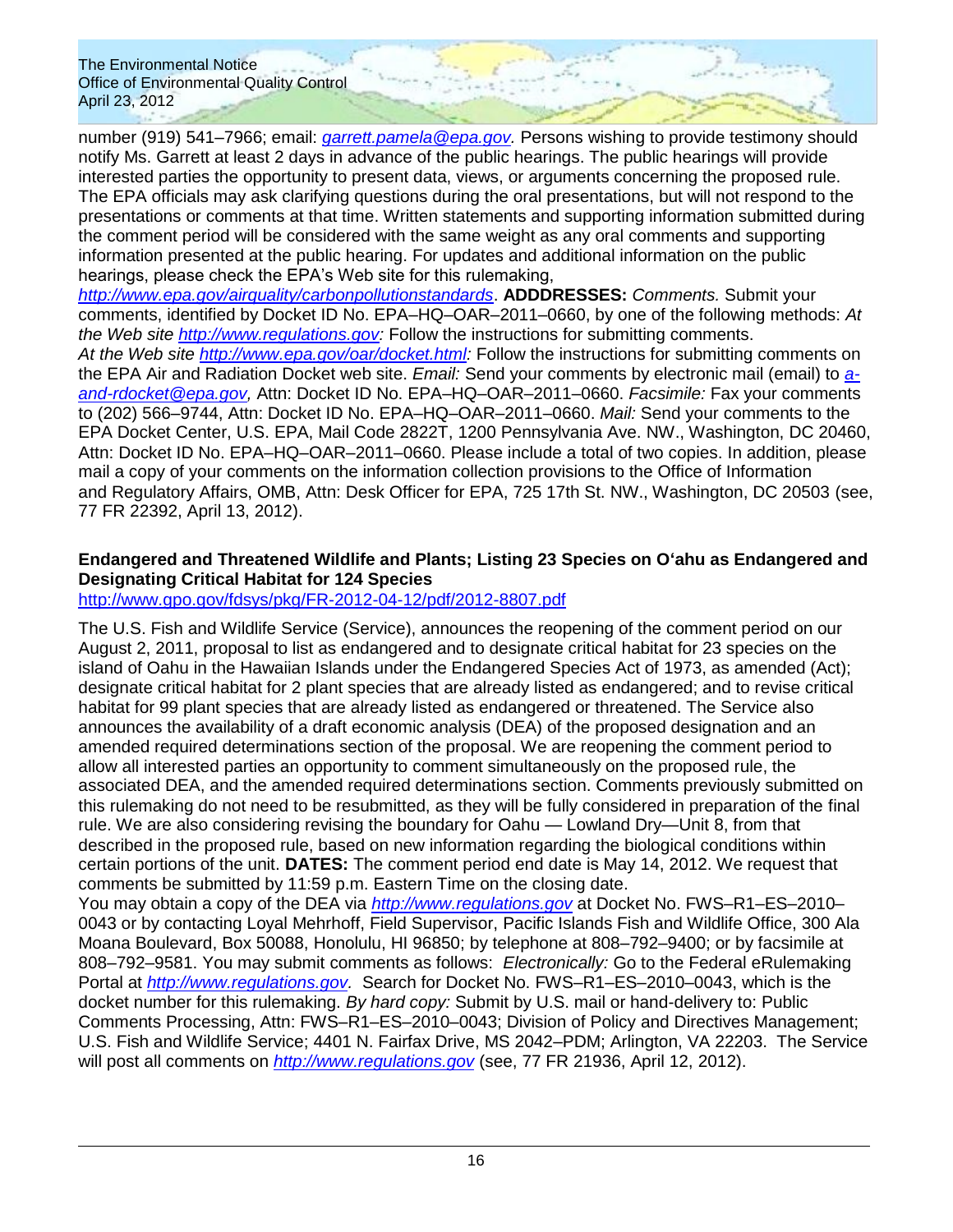## **Petition To List 83 Species of Coral as Threatened or Endangered Under the Endangered Species Act (ESA)**

## <http://www.gpo.gov/fdsys/pkg/FR-2012-04-17/pdf/2012-9243.pdf>

The National Marine Fisheries Service (NMFS), requests information from the public on a Status Review Report and a draft Management Report it prepared in response to a petition from the Center for Biological Diversity (CBD) to list 83 coral species as threatened or endangered under the Endangered Species Act (ESA) and to notify the public about future public listening sessions and scientific workshops on this topic. The Status Review Report examines the biology of, threats to, and extinction risk of 82 coral species, while the draft Management Report describes existing regulatory mechanisms and ongoing conservation efforts to manage and conserve these species throughout the Caribbean and Indo-Pacific. Collectively, these two reports constitute the best available scientific and commercial information that we have compiled to date on the 82 species of coral under review. The review of the status of these species is a major undertaking because of the large number and geographically dispersed nature of coral species involved. Therefore, with the approval of a federal court, NMFS and CBD have agreed to an extension of the previously approved deadline for issuing the 12- month finding on this petition. NMFS is using this extension to allow additional opportunity for the public to provide NMFS with information that may further inform its 12-month finding as to whether the petitioned action is or is not warranted. In addition, NMFS will hold two public listening sessions and two public scientific workshops, during which we will explain the evaluation process and the public and experts will have opportunity to provide any additional relevant information on this matter. Comments on the documents and additional papers, reports, and information must be received by July 31, 2012. Dates, times, and location information for public listening sessions and scientific workshops will be announced in a subsequent **Federal Register**  document. **ADDRESSES:** You may obtain a copy of the Status Review Report of 82 Candidate Coral Species Petitioned Under the U.S. Endangered Species Act (Status Review Report) and the draft Management Report for 82 Corals Status Review under the Endangered Species Act: Assessment of Existing Regulatory Mechanisms and Conservation Efforts (Management Report) by visiting the internet at: *http://www.nmfs.noaa.gov/stories/2012/04/4 13 12corals petition.html.* The two reports may also be viewed, by appointment, during regular business hours, at: NMFS, Pacific Islands Regional Office, 1601 Kapiʻolani Blvd., Suite 1110, Honolulu, HI 96814; or NMFS, Southeast Regional Office, 263 13th Avenue South, St. Petersburg, FL 33701. You may submit information, identified by 0648–XT12, on the Status Review Report and the draft Management Report by any of the following methods: □ *Electronic Submission:* Submit all electronic information via electronic mail to *[NMFS.82Corals@noaa.gov.](mailto:NMFS.82Corals@noaa.gov) Mail:*  Submit written comments to Regulatory Branch Chief, Protected Resources Division, National Marine Fisheries Service, Pacific Islands Regional Office, 1601 Kapiʻolani Blvd. Suite 1110, Honolulu, HI 96814, Attn: 82 coral species; or to Assistant Regional Administrator for Protected Resources, NMFS, Southeast Regional Office, 263 13th Avenue South, St. Petersburg, FL 33701; Attn: 82 coral species. *Fax:* 808– 973–2941; Attn: Protected Resources Regulatory Branch Chief, or 727–824–5309; Attn: Assistant Regional Administrator for Protected Resources. **FOR FURTHER INFORMATION CONTACT:** Chelsey Young, NMFS, Pacific Islands Regional Office, 808–944–2137; Lance Smith, NMFS, Pacific Island Regional Office, 808–944–2258; Jennifer Moore, NMFS, Southeast Regional Office, 727– 824–5312; or Marta Nammack, NMFS, Office of Protected Resources, 301–427–8469 (see, 77 FR 22749, April 17, 2012).